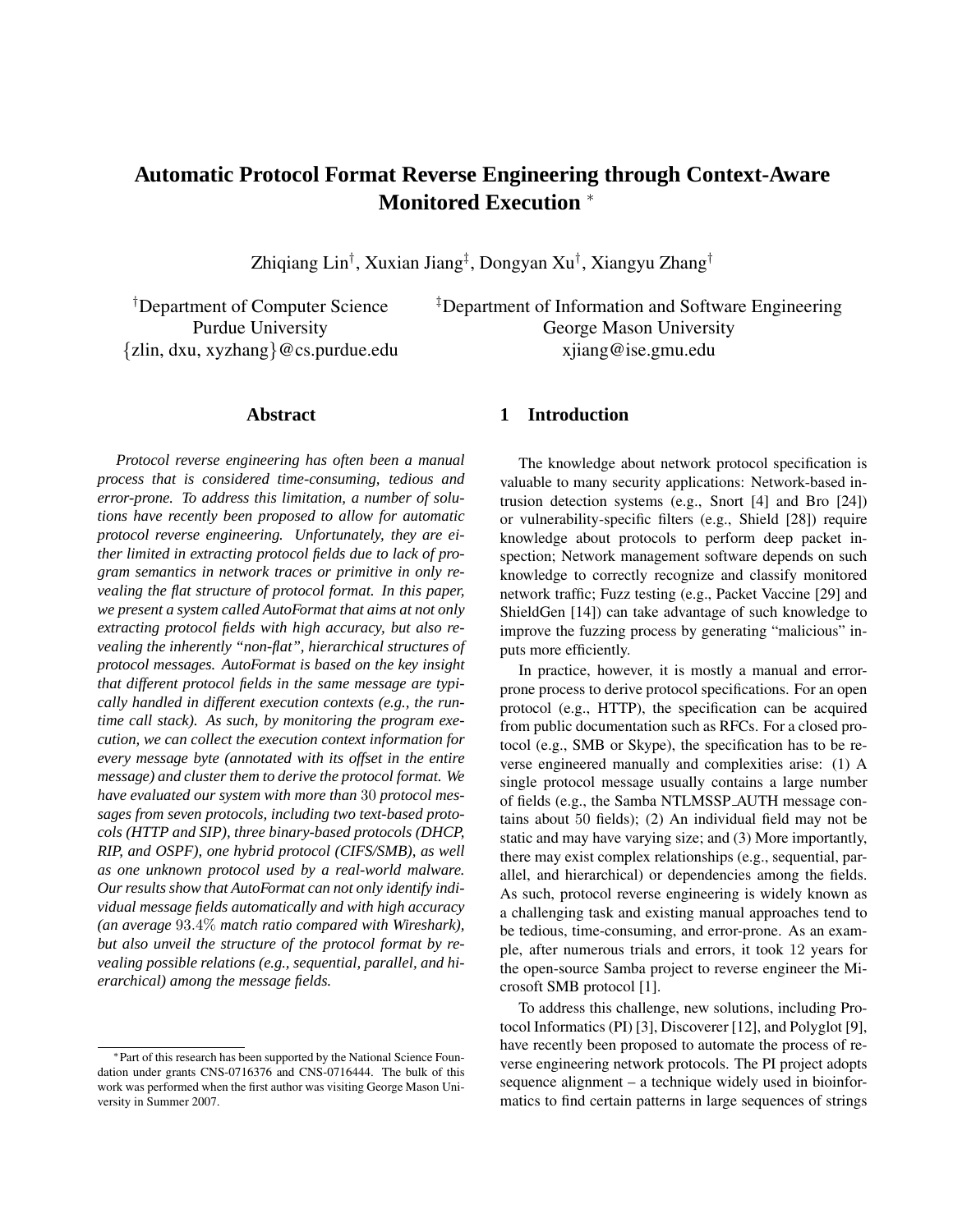– to infer protocol format from network traces. Discoverer takes a step further by applying recursive clustering techniques to group messages with similar formats such that, with the help of a type-based sequence alignment algorithm, it can produce more concise results in the revealed protocol format. However, as pointed out in [9], the lack of protocol semantics in network traces fundamentally limits the accuracy of the extracted protocol format. Moreover, any network trace-based approach becomes ineffective when network traffic is encrypted.

From another perspective, Polyglot recognizes the fact that the way a protocol is implemented for handling incoming protocol messages reveals a wealth of information about protocol format. Therefore, the protocol implementation can be naturally analyzed to uncover protocol format. Specifically, Polyglot proposes a dynamic binary analysis approach that exploits the semantics of payload-processing instructions to identify detailed message fields. Although instruction-level semantic information is indeed useful in extracting message fields, it is still limited in only revealing the "flat" structure of protocol format. To reverse engineer network protocols more accurately and thoroughly, in addition to the extraction of detailed protocol fields, it is equally important to expose inherently hierarchical structures of "non-flat" protocol messages and reveal cross-field relations.

We note that the above protocol information is naturally specified in protocol specifications. For example, the *Backus - Naur Form* (BNF), which has been widely used to express network protocol syntax, is designed to be expressive enough in describing the hierarchical structure of a protocol message and cross-field relations within the message. Meanwhile, a number of existing techniques can benefit from the richer knowledge about protocol format. For example, fuzz testing can greatly reduce the fuzzing space with the knowledge of possible cross-field relations; Discoverer and PI can leverage the knowledge to achieve better alignment among collected traces.

In this paper, we present AutoFormat, a new host-based approach that aims at uncovering not only detailed protocol fields in a protocol message, but also the inherent hierarchical structure as well as cross-field relations. AutoFormat is based on the key observation that *different protocol fields in the same message are typically handled in different execution contexts* such as the run-time call stack and location of the instruction being executed. In other words, adjacent message bytes belonging to the same protocol field are usually handled in the same execution context. Therefore, by monitoring program execution, we can collect execution context information for every message byte annotated with its offset in the entire message, and then cluster them to discover protocol fields. Further, based on the same context information, we can uncover the structural hierarchy of the

message format as well as possible cross-field relations in the message.

We have implemented a proof-of-concept prototype and evaluated it with more than 30 protocol messages from seven protocols, including two text-based protocols (HTTP and SIP), three binary-based protocols (DHCP, RIP, and OSPF), one hybrid protocol (CIFS/SMB), and one unknown protocol used by a real-world malware. The experimental results are encouraging: For the six known protocols, AutoFormat is able to identify protocol fields automatically with high accuracy (an average 93.4% match ratio compared with the message fields derived by Wireshark [5]). Furthermore, it unveils the hierarchical structure of the entire message as well as cross-field relations. For the unknown malware protocol, AutoFormat results match well with our manual static analysis results. AutoFormat does not require accessing protocol source code and is therefore applicable to analyzing proprietary or unknown protocols.

The rest of the paper is organized as follows. Section 2 describes the problem scope and defines the terminologies used in the paper. The system design and key techniques for the extraction of protocol format will be presented in Section 3. In Section 4, we show the evaluation results. The related work will be discussed in Section 5. We examine limitations of AutoFormat and suggest possible improvement in Section 6. Section 7 concludes this paper.

### **2 Problem Scope and Terminologies**

In this section, we first discuss the general goals of network protocol reverse engineering and outline our specific problem scope. We then define the terminologies that will be used throughout the paper.

#### **2.1 Problem Scope**

In network protocol reverse engineering, there exist two main challenging tasks: (1) The first task focuses on each individual protocol message and aims at identifying the boundary (or size) of every single protocol field as well as the entire structure built on the fields; (2) The second task involves multiple protocol messages and the goal is to build the entire protocol state machine, which includes various protocol-specific states and their transitions. Since the first task lays the foundation for protocol reverse engineering and its accuracy and completeness affects the second task, we in this paper focus on the first task and leave the second one as future work.

To articulate the challenges that arise from the first task, we use a real-world example. Figure 1 shows the standard BNF structure of the HTTP Request message documented in RFC2616 ("Hypertext Transfer Protocol – HTTP/1.1"). Particularly, an HTTP Request message contains multiple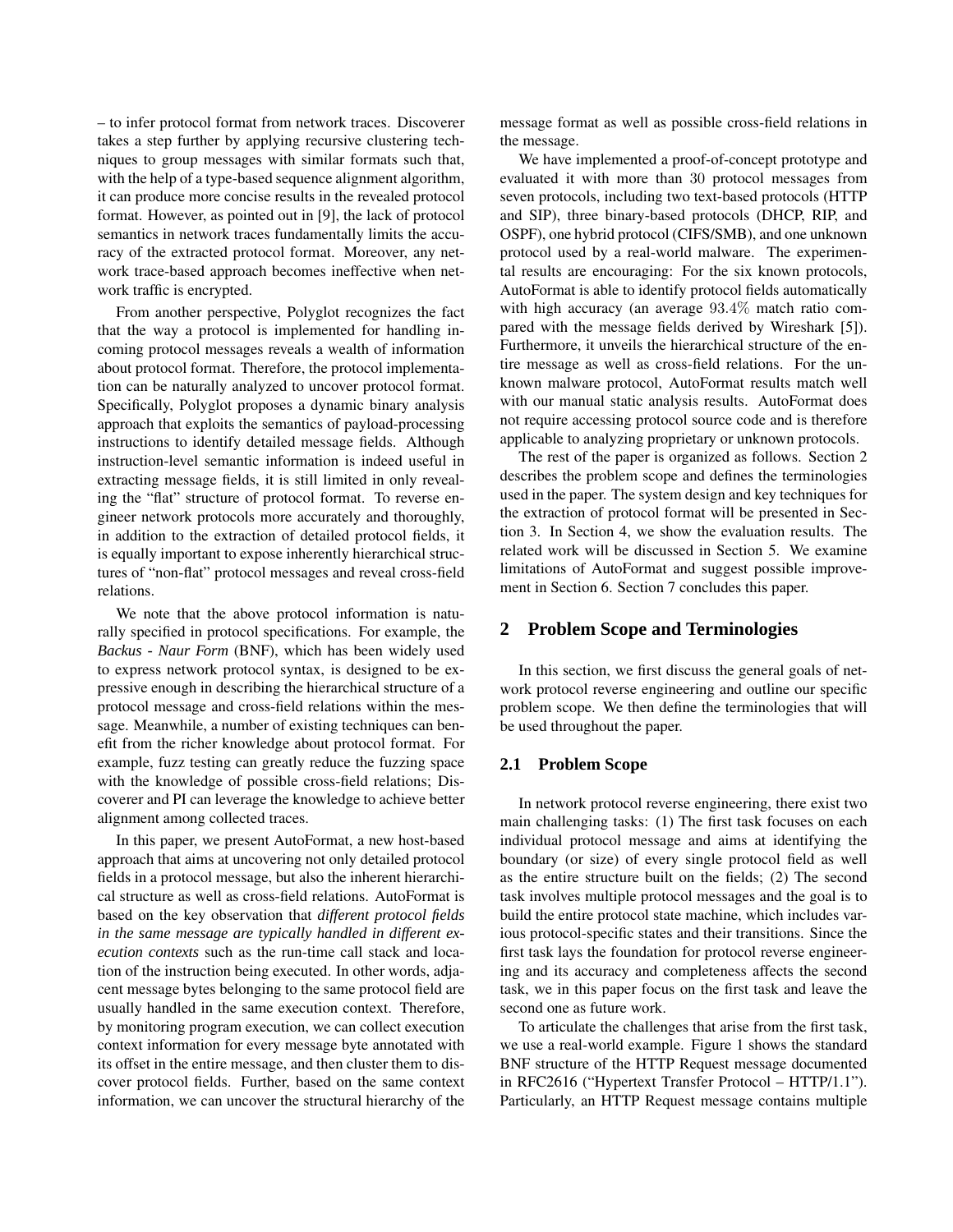```
Request = Request-Line
        *(( general-header
        | request-header
         entity-header ) CRLF) CRLF
        [ message-body ]
Request-Line = Method SP Request-URI SP HTTP-Version CRLF
```
## **Figure 1. The BNF structure of the HTTP Request message documented in RFC2616.**

high-level fields: Request-Line, general-header, request-header, entity-header, CRLF, and optionally message-body. Notice that (1) A field can contain multiple sub-fields. For example, the Request-Line field contains the method (Method) to be applied to the requested resource, the identifier (Request-URI) of the requested resource, and the protocol version (HTTP-Version) in use, as well as several separators such as SP and CRLF. (2) The "\*" (iterative) and "|" (alternative) symbols in Figure 1 reflect the intrinsic *parallel* relationship among certain high-level fields, e.g., general-header, request-header, and entity-header. As such, a solution to protocol reverse engineering should not only identify the boundary of each field in the protocol message, but also structure the identified fields so that the overall message skeleton and the relations among message fields can be uncovered.

## **2.2 Terminologies**

Considering the recursive nature of defining a protocol field, this paper uses the term *finest-grained field* to represent the smallest subsequence that cannot be further divided into smaller sub-fields. For ease of representation, we use  $\Phi(x)$  to represent a field x in a protocol format  $(\Phi(x))$  can be thought of as the name of field x), and its value is a set which contains all the offsets in the protocol message belonging to  $\Phi(x)$  (hence, the size of field x can simply be denoted as  $|\Phi(x)|$ ). Using the same example, we use  $\Phi$ (Request-Line) and  $\Phi$ (Method) to represent two different fields even though Φ(Method) is a sub-field of  $\Phi$ (Request-Line). In the following, we define three important types of relation between protocol fields and the determination of these relations is a main focus of this paper.

*Hierarchical:* The hierarchical relation reflects the fact that a field can be further divided into multiple sub-fields. As mentioned earlier, Φ(Request-Line) in Figure 1 contains a number of sub-fields including  $\Phi$ (Method),  $\Phi$ (SP),  $\Phi$ (Request-URI),  $\Phi$ (SP), Φ(HTTP-Version), and Φ(CRLF). For simplicity, we call the field with a number of sub-fields a hierarchical field.

 $\Phi$ (Request-Line) is a hierarchical field.

*Sequential:* The sequential relation captures the ordering between two adjacent fields in a protocol message. For example, in the hierarchical field  $\Phi$ (Request-Line),  $\Phi$ (Method) is always followed by  $\Phi$ (SP) which is in turn followed by  $\Phi$ (Request-URI). We call such adjacent fields sequential fields.

*Parallel:* The parallel relation reflects the fact that the positions of two or more fields are exchangeable in the protocol specification. As an example, Figure 1 shows that in an HTTP Request message, the positions of the following three fields,  $\Phi$ (general-header), Φ(request-header) and Φ(entity-header) can be exchanged without affecting the message's semantics. In this paper, we call such position-exchangeable fields parallel fields.

# **3 System Design**

The intuition behind our approach is simple but effective: A binary implementing the protocol is programmed to recognize the protocol format of received messages. As such, the specific way of handling an incoming message can be examined to uncover its format. As an example, Figure 2 shows the code snippet from a real-world web server (i.e. the NullHTTPd server) that processes the header fields of an HTTP Request message. Based on the BNF format shown in Figure 1, the first line of the request payload (received in the context of the  $sgets()$  function – line 129) contains the  $\Phi$ (Request-Line) field, which is divided into multiple sub-fields  $\Phi$ (Method),  $\Phi$ (Request-URI), and  $\Phi$ (HTTP-Version) (line 137). In other words, the fields  $\Phi$ (Method),  $\Phi$ (Request-URI), and Φ(HTTP-Version) are sequential fields and their combination forms a hierarchical field. Similarly, the next few lines (lines 147-162) handle various other header fields and the way of handling them leads to the exposure of several parallel fields –  $\Phi$ (Cookie) (lines 154-155),  $\Phi$ (Host) (lines 156-157),  $\Phi$ (If-Modified-Since) (lines 158-159), and  $\Phi$ (User-Agent) (lines 160-161).

AutoFormat is interested in how field-specific execution context information can be collected and analyzed to extract protocol format. Figure 3 shows an architectural overview of AutoFormat, which has two main components: a *context-aware execution monitor* and a *protocol field identifier*. Given a binary that implements the protocol to be analyzed, AutoFormat works as follows: (1) On receiving an incoming protocol message, it first marks the received data and keeps track of their propagation at the byte granularity; (2) Once a message byte is read, the execution monitor logs that particular byte, its offset in the entire message, and the run-time execution context at that moment, which includes the call stack and the location of the instruction being ex-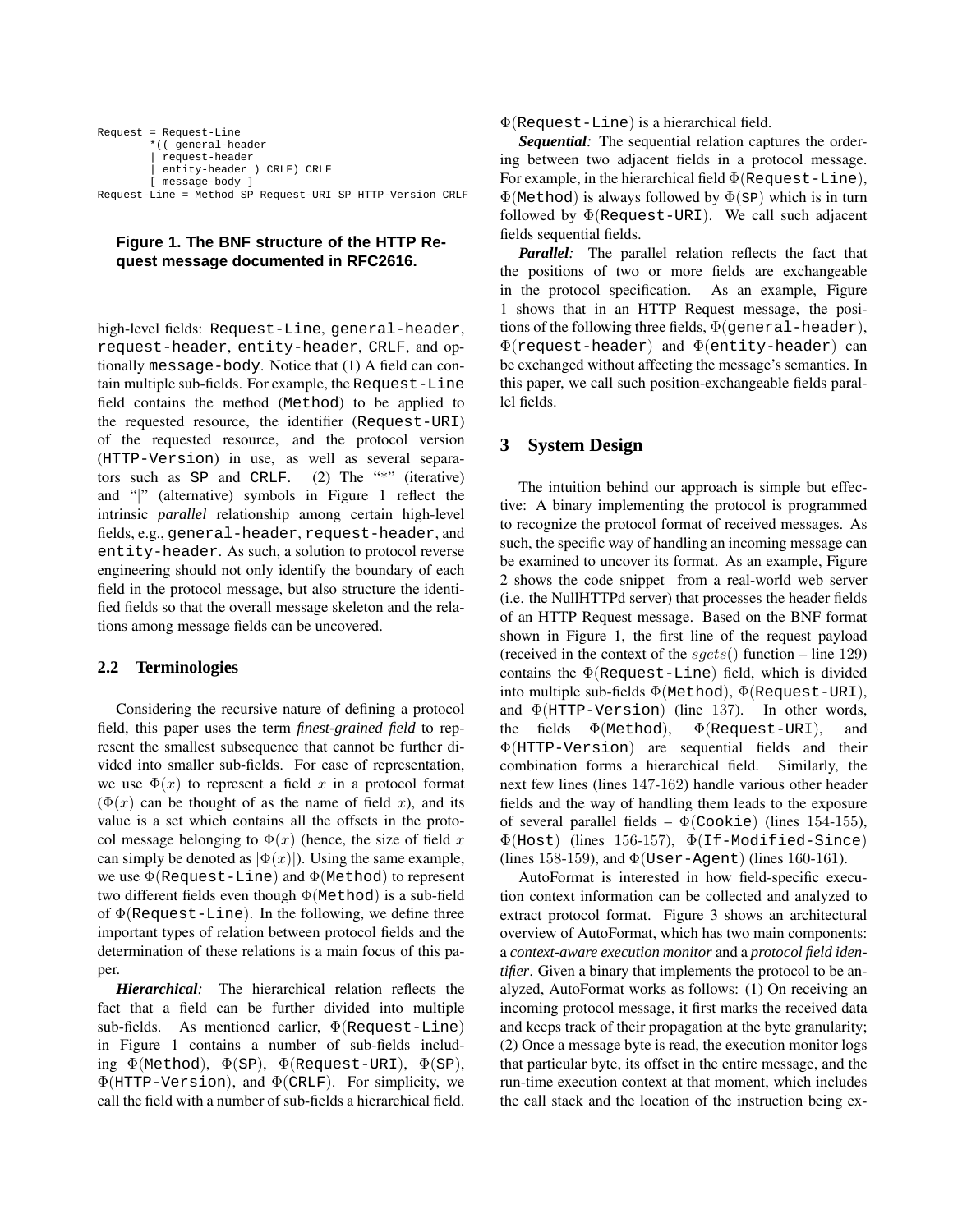|                                                                         | 119 int read header(int sid) {                                                                                                                                                                                                                                                                                                                                                                                                                                                                                                                                                                                                                                                                                                      |
|-------------------------------------------------------------------------|-------------------------------------------------------------------------------------------------------------------------------------------------------------------------------------------------------------------------------------------------------------------------------------------------------------------------------------------------------------------------------------------------------------------------------------------------------------------------------------------------------------------------------------------------------------------------------------------------------------------------------------------------------------------------------------------------------------------------------------|
| $\cdots$<br>129                                                         | /* read a line with no more than size(line)-1 bytes; the return character '\n' signals the end of the line. */<br>sgets(line, sizeof(line)-1, conn[sid].socket);                                                                                                                                                                                                                                                                                                                                                                                                                                                                                                                                                                    |
| $\cdot$<br>137<br>138                                                   | /* break down the first line of the HTTP Request message, i.e., the f(Request-Line) field, into different message fields. */<br>if (sscanf(line, "%[^] %[^]", conn[sid].dat->in RequestMethod, conn[sid].dat->in RequestURI, conn[sid].dat->in Protocol)!=3)<br>printerror(sid, 400, "Bad Request", "Can't Parse Request.");                                                                                                                                                                                                                                                                                                                                                                                                        |
| $\cdots$<br>147                                                         | while $(strlen(line) > 0)$ {                                                                                                                                                                                                                                                                                                                                                                                                                                                                                                                                                                                                                                                                                                        |
| 148                                                                     | /* read the next line, which is either a general-header, request-header, or entity-header. */<br>sqets(line, sizeof(line)-1, conn[sid].socket);                                                                                                                                                                                                                                                                                                                                                                                                                                                                                                                                                                                     |
| $\cdots$<br>154<br>155<br>156<br>157<br>158<br>159<br>160<br>161<br>162 | /* break down the line into more specific subfields, e.g., f(Cookie), f(Host), f(If-Modified-Since), and f(User-Agent). */<br>if (strncasecmp(line, "Cookie: ", 8)==0)<br>strncpy(conn[sid].dat->in Cookie, (char *)&line+8, sizeof(conn[sid].dat->in Cookie)-1);<br>if (strncasecmp(line, "Host: ", $6$ ) == 0)<br>strncpy(conn[sid].dat->in Host, (char *)&line+6, sizeof(conn[sid].dat->in Host)-1);<br>if (strncasecmp(line, "If-Modified-Since: ", 19) == 0)<br>strncpy(conn[sid].dat->in IfModifiedSince, (char *)&line+19, sizeof(conn[sid].dat->in IfModifiedSince)-1);<br>if $(strncasecmp(line, "User-Aqent: ", 12)=0)$<br>strncpy(conn[sid].dat->in UserAgent, (char *)&line+12, sizeof(conn[sid].dat->in UserAgent)-1); |
| $\cdots$<br>187                                                         |                                                                                                                                                                                                                                                                                                                                                                                                                                                                                                                                                                                                                                                                                                                                     |

**Figure 2. Code snippet in a real-world web server parsing the incoming HTTP Request message**



**Figure 3. AutoFormat: An architectural overview**

ecuted; (3) With the collected context information, the offline *protocol field identifier* is invoked to identify protocol fields and extract the structural layout of the message.

which has been widely adopted. We refer interested readers to related literature such as [8, 10, 11, 15, 23, 26, 27, 31].

## **3.1 Context-Aware Execution Monitor**

By monitoring program execution, we can intercept the network-related system calls (e.g., *sys socket*), mark the messages received, and annotate every message byte with its offset in the entire message. Moreover, throughout the message processing life-time, we instrument the data movement instructions (e.g., mov) as well as arithmetic/logic instructions (e.g., add, mul, and) to propagate the annotation. More specifically, for a data movement instruction, we check whether the source operand is marked. If yes, we will annotate the destination operand, which can be a register or a memory location, with the source operand's annotation, i.e. its offset in the original message. If the source operand is not marked, we will simply unmark the destination operand. If two marked operands appear in the same instruction, we will union their annotations (e.g., for the add operation, the result is the union of the operands if they are both marked). Note that the marking and propagation operations are based on the taint analysis technique,

AutoFormat is interested in two types of execution context information: the run-time call stack and the address of the instruction that accesses a marked memory location. By monitoring program execution, we can easily record the instruction location when it is referencing a marked memory location. However, to acquire the run-time call stack information, we need to traverse the stack frames: For each function stack frame, we can obtain the return address inside the frame and, if the symbol information is available, we can further derive the function name from the return address. Note that such technique works except when the program is compiled without the stack frame pointer support, which prevents us from traversing the stack. However, we can overcome this problem by instrumenting the function call and return instructions and maintaining a shadow stack frame inside the execution monitor. The shadow stack frame contains the return addresses for all the functions called so far. From this shadow stack frame, we are able to derive the run-time call stack.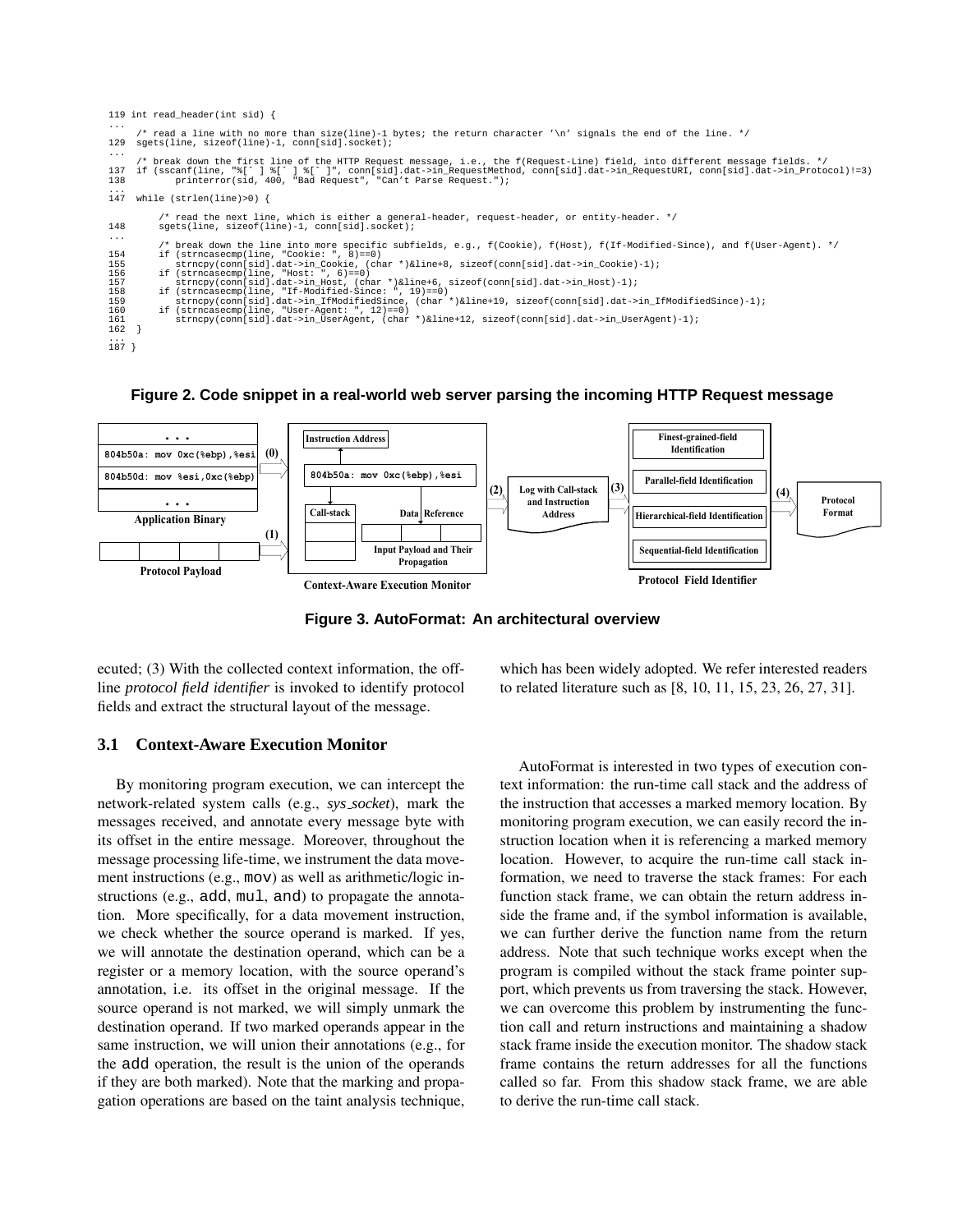| .                 |          |                         |  |  |                                                 |                         |  |                         |  |                                                                  |
|-------------------|----------|-------------------------|--|--|-------------------------------------------------|-------------------------|--|-------------------------|--|------------------------------------------------------------------|
| 0040              |          |                         |  |  | cd 46 47 45 54 20 2f 6e 65 77 73 2e 68 74 6d 6c |                         |  |                         |  | .FGET /news.html                                                 |
| 0050              |          |                         |  |  | 20 48 54 54 50 2f 31 2e                         |                         |  | 30 0d 0a 55 73 65 72 2d |  | HTTP/1.0User-                                                    |
| 0060              |          | 41 67 65 6e 74 3a 20 57 |  |  |                                                 |                         |  | 67 65 74 2f 31 2e 31 30 |  | Agent: Wget/1.10                                                 |
| 0070              |          | 2e 32 20 28 52 65 64 20 |  |  |                                                 |                         |  | 48 61 74 20 6d 6f 64 69 |  | .2 (Red Hat modi                                                 |
| 0080              |          | 66 69 65 64 29 0d 0a 41 |  |  |                                                 |                         |  | 63 63 65 70 74 3a 20 2a |  | fied)Accept: *                                                   |
| 0090              |          | 2f 2a 0d 0a 48 6f 73 74 |  |  |                                                 | 3a 20 31 32 39 2e 31 37 |  |                         |  | /*Host: 129.17                                                   |
| 00a0              |          |                         |  |  |                                                 |                         |  |                         |  | 34 2e 38 38 2e 37 31 0d 0a 43 6f 6e 6e 65 63 74 4.88.71Connect   |
| 00 <sub>b</sub> 0 |          |                         |  |  |                                                 |                         |  |                         |  | 69 6f 6e 3a 20 4b 65 65 70 2d 41 6c 69 76 65 0d ion: Keep-Alive. |
| 00c0              | 0a 0d 0a |                         |  |  |                                                 |                         |  |                         |  | .                                                                |
|                   |          |                         |  |  |                                                 |                         |  |                         |  |                                                                  |

(a) A raw HTTP Request message captured by TCPDUMP (b) The protocol format identified by Wireshark

```
⊟ GET /news.html HTTP/1.0\r\n
    Request Method: GET<br>Request URI: /news.html
     Request Version: HTTP/1.0
  User-Agent: Wget/1.10.2 (Red Hat modified)\r\n
  Accept: "/"\r\n
  Host: 129.174.88.71\r\n
  Connection: Keep-Alive\r\n
  \nr \nightharpoonup n
```
#### **Figure 4. A raw HTTP Request message and the protocol format identified by Wireshark**

|  | <b>Algorithm 1 Protocol Field Tree Generation</b> |
|--|---------------------------------------------------|
|--|---------------------------------------------------|

1: **Input**: the log array log (with total N records). For the i<sup>th</sup> record log[i], it has members: (1) log[i].o – the byte offset, (2) log[i].s – the call-stack, and (3) log[i].l – the instruction location;

2: Output:  $ftree$  – the protocol field tree.

```
3: Field Tree Creation (log) {<br>4 \cdot \quad \text{free} \leftarrow \text{BNOT}4: ftree \leftarrow ROOT; /* Create the ROOT node, which contains all the offsets of input data */<br>5: ROOT \leftarrow \{0, 1, 2, ..., m-1\};4: free \leftarrow ROOT;<br>5: ROOT \leftarrow \{0, 1, 2, ... m - 1\};<br>6: Get log[0].o, log[0].s;6: Get log[0].o, log[0].s;<br>7: p \leftarrow {log[0] \alpha}
                                                                     /* Process the 1^{\,st} record */
 7: p \leftarrow \{log[0].o\};<br>8: for (i \leftarrow 1; i <8: for (i \leftarrow 1; i < N; i++){<br>9: Get loa[i], o, loa[i], s
                                                                    /* Process the i^{th} record */
9: Get log[i] \cdot o, log[i] \cdot s;<br>10: q \leftarrow \{log[i] \cdot o\};
 10: q \leftarrow \{log[i].o\};<br>
11: if ( (log[i].o == (log[i - 1].o) + 1) && (log[i].s == log[i - 1].s )
12: p \leftarrow \text{UNION}(p, q);<br>13: else{
13: else{
14: Create a new node v with offset interval p;<br>15: Find a node u in three, such that u, but no
15: Find a node u in f tree, such that u, but not its children (if any), subsumes (the offset interval of) v;<br>16: if(u has children) move those children whose offset intervals are each a subset of v as children of
16: if(u has children) move those children whose offset intervals are each a subset of v as children of v;<br>17: Insert v as the child of u:
17: Insert v as the child of u;<br>18: p \leftarrow a:
                       \begin{array}{c} p \leftarrow q; \\ \end{array}19:\frac{20}{21}Return free;\overline{22}:
```
## **3.2 Protocol Field Identifier**

In this subsection, we walk through an example to demonstrate how AutoFormat works. This example is related to an HTTP Request message that is sent by the Linux *wget* command to ask for an HTML file named *news.html* from an Apache-based (version 2.0.59) web server. Figure 4(a) shows the raw request payload in the TCPDUMP form and Figure 4(b) shows the message format identified by Wireshark [5]. Note that the execution of the web server is monitored by AutoFormat.

#### **3.2.1 Identifying Finest-Grained Fields and Hierarchical Fields**

When a marked memory location is being read, AutoFormat will log the execution context and save it as a record in the form of  $\langle o, c, s, l \rangle$ , where o is the offset of the referenced memory in the entire message, c is its content, s is the run-time call stack when the memory reference occurs, and *l* is the location of the memory reference instruction. When processing the log file, we can simply consider the log file as an array,  $log$ , with  $N$  elements and each element,

say  $log[i]$ , has four members:  $log[i]$ .o,  $log[i]$ .c,  $log[i]$ .s, and  $log[i]$ . Because of the locality property of program execution, certain offset may be intensively referenced and there may exist several continuous log records that are identical. In that case, we will first pre-process the log file to discard all but one of the successive identical log records. Some pre-processed log records are shown in Appendix I.

Our next step is to build a protocol field tree *ftree* and use the protocol field tree to store the identified fields and express possible hierarchical relations among them. More specifically, each node of *ftree* represents either a finestgrained field or a hierarchical field. Each field is associated with an *offset interval* denoted by the starting position and the size of the field. A node is a child to a parent if and only if the former's offset interval is a subset of the latter's offset interval. Our protocol field tree generation algorithm is shown in **Algorithm 1**.

Essentially, Algorithm 1 scans the entire log file and checks whether two successive records  $(log[i]$  and  $log[i-1])$ are related to two consecutive offsets (line 12:  $log[i].o ==$  $(log[i - 1].o) + 1$  of the input data and have the same ex-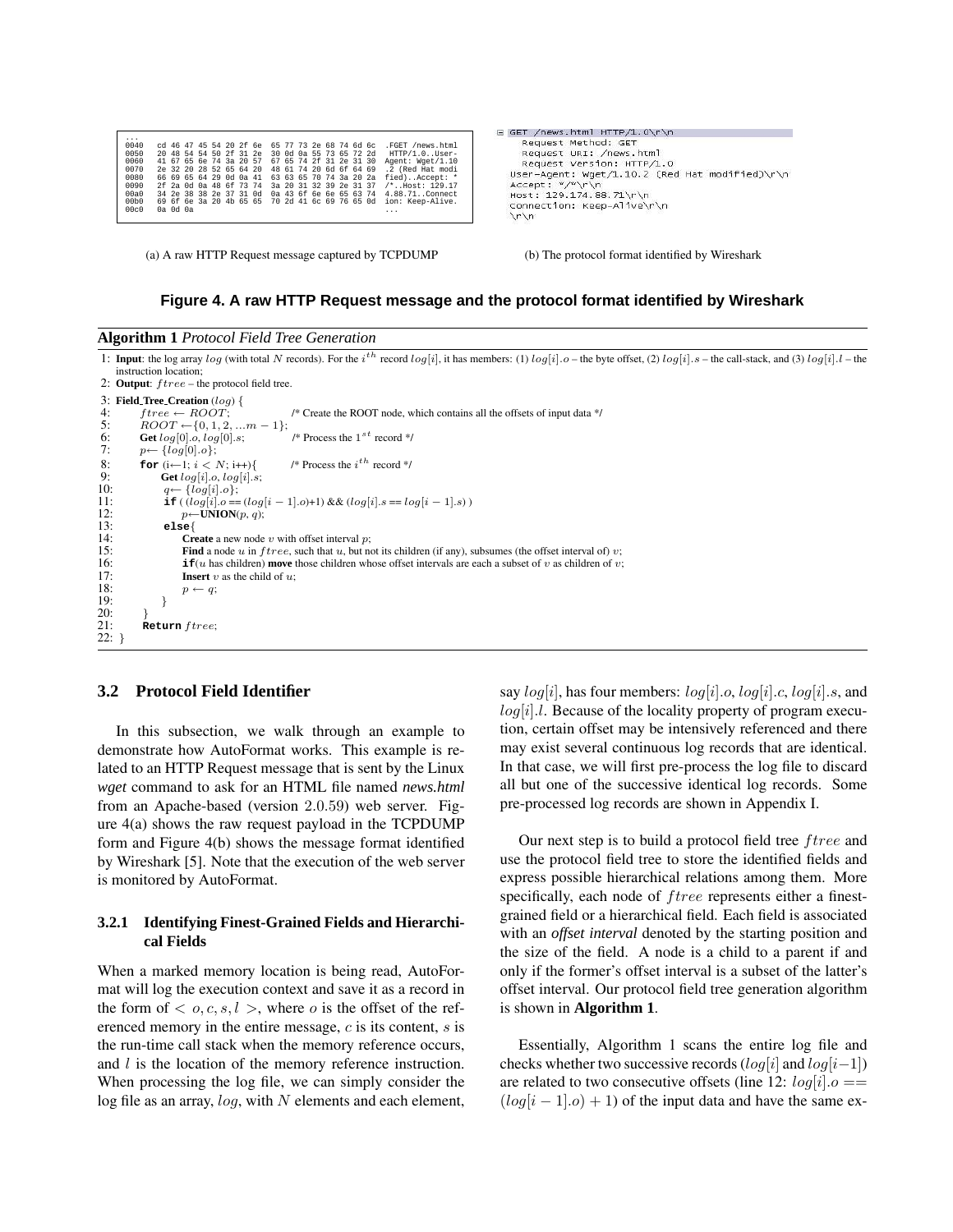

(a) Step 1: Building a protocol field tree from the raw execution traces



(b) Step 2: Refining the protocol field tree with the identified *finest-grained* fields and *hierarchical* fields



(c) Step 3: Presenting the protocol format with the discovered *parallel* and *sequential* fields

#### **Figure 5. Steps of AutoFormat when reverse engineering the HTTP Request message format**

ecution context (line 12:  $log[i].s == log[i-1].s$ <sup>1</sup>. If so, we merge the corresponding offset intervals into one (line

13:  $p \leftarrow$  **UNION** $(p, q)$ ). If not, a new protocol field node will be created (line 14). To link the new node to the tree, an existing node will be chosen as the new node's parent node (lines 15-18). This chosen node – but not its child (if any) – should contain the new node's offset(s). If we cannot find such a node, we will insert the new node as a child of

<sup>&</sup>lt;sup>1</sup>We note that, when analyzing text protocols, we use  $log[i].s$  as execution context. However, when analyzing binary protocols, we replace  $log[i].s$  with  $log[i].l$  – the current instruction location – as execution context.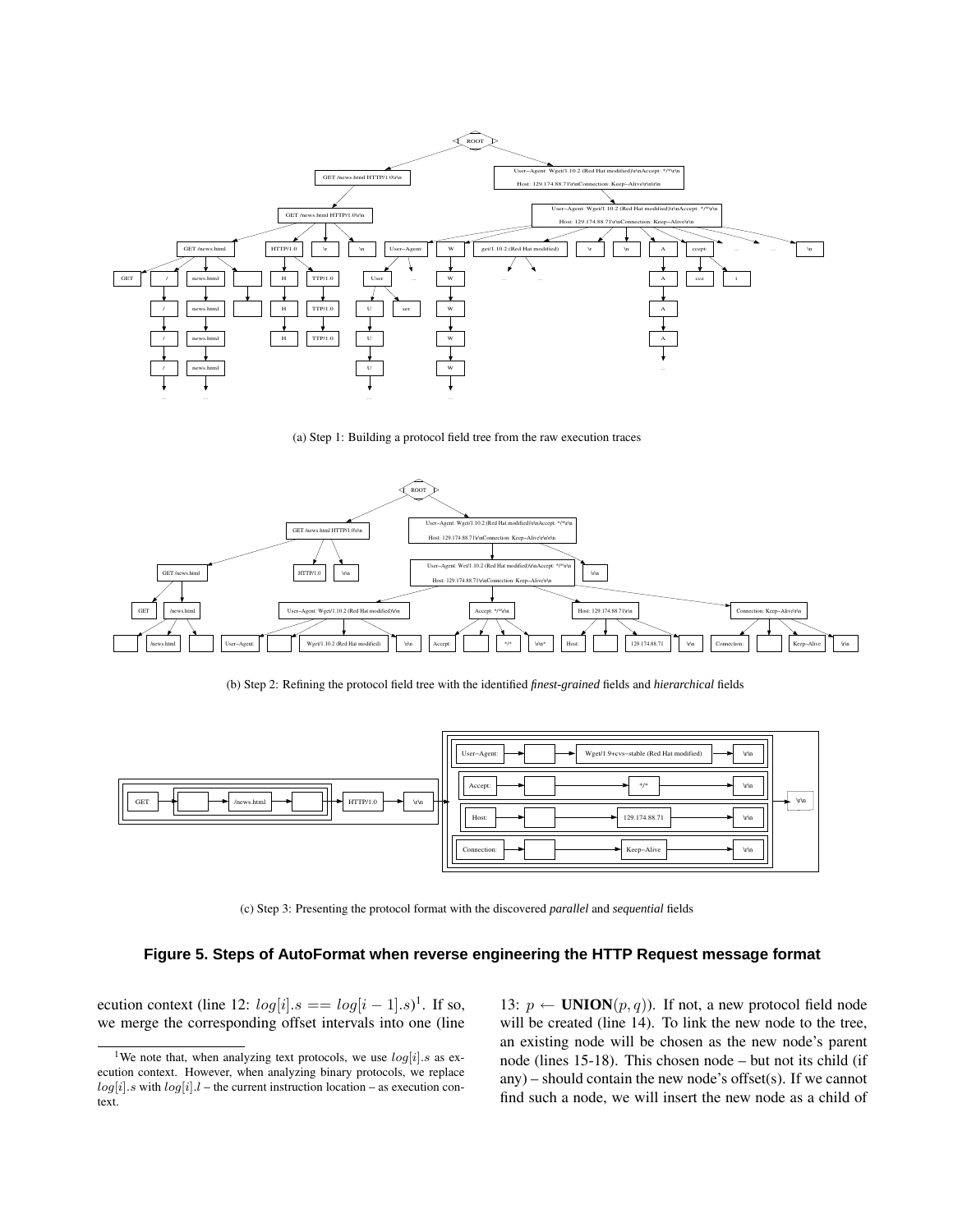the ROOT node which contains all offsets (line 5). For the parent of the new node, some of its children may be moved down to become the new node's children (lines 16-17). The reason for the move is to maintain the hierarchical property of the protocol field tree. The result of running Algorithm 1 on the collected log for the wget request message is shown in Figure 5(a).

Ideally, we would like to have each leaf node as a finestgrained field. However, Figure 5(a) shows that not all the leaf nodes are finest-grained fields. Furthermore, the protocol field tree built by Algorithm 1 raises the following three issues: (1) Some leaf nodes might be of overly fine granularity. The reason is that the implementation code typically contains functions that do not always reference all the field offsets – examples are strcmp, strcasecmp, and strlen. In the HTTP Request example, the "culprit" function is ap rgetline core, which, in the Apache-2.0.59 implementation, reversely reads an input line and naturally introduces a few *overly-fine-grained fields*. These factors thus lead to some strange nodes in the tree such as H, U, W, A,  $\lq$  and  $\lq$  (2) Certain fields may be referenced multiple times at different time instances  $(e.g., \backslash, \text{news.html},$ H, U) and thus they are redundant; (3) There exist some fields that may not be referenced at all. One example is the space in the " $\vee$ " field. For each of the above issues, we propose a corresponding heuristic to refine the protocol field tree.

- **Tokenization**: Text-based protocols usually have delimiters to separate protocol fields and the characters in each field can usually form a token. As such, if the content in two neighboring child nodes can form one token, we will merge these two child nodes into one. However, this heuristic may not be applicable to binary protocols.
- **Redundant node deletion**: An internal node in the field tree is redundant if and only if it has only one child (e.g., the left child of ROOT and the parent nodes with only one leaf node child in Figure 5(a)). Such redundancy can be removed by merging the internal node with its child. This refinement continues until no further elimination can be conducted.
- **New node insertion**: If the offsets of all children do not exactly match the offsets of their parent, we will insert a new child node with the missing offsets (the tokenization heuristic may apply). There exists another possibility of node insertion, which occurs when identifying parallel fields. We defer its description to Section 3.2.2.

Based on the above three heuristics, we can refine the protocol field tree and the result is shown in Figure 5(b). It is encouraging to notice that all the identified finest-grained

fields are now leaf nodes of the tree. Thus, a simple tree traversal algorithm on the leaf nodes can immediately reveal the flat structure of the protocol message. To unveil the "non-flat" nature of the same protocol message, we need to identify the hierarchical fields. In fact, many existing protocol analyzers including Wireshark have provided this feature to facilitate the understanding of the protocol. Conveniently, the way we build the protocol field tree readily provides such information. We can simply perform a breadthfirst traversal on the protocol field tree: Any non-leaf node represents a hierarchical field.

#### **3.2.2 Identifying Parallel and Sequential Fields**

Parallel fields are those whose positions are exchangeable in the message structure. The identification of parallel fields is particularly useful for protocol fuzz testing and for field alignment in PI [3]. Parallel fields are typically processed in a loop (an example is shown in Figure 2), thus these fields share certain execution history. To discover the parallel relations among the identified fields, AutoFormat utilizes the execution context history, defined as a sequence of execution contexts for a particular offset. Details are described in **Algorithm 2**.

**Algorithm 2** *Parallel Field Identification*

|     | 1: /* $log$ : the log file with N records; $three$ : the protocol field tree*/       |
|-----|--------------------------------------------------------------------------------------|
|     | 2: Parallel Field Identification ( <i>ftree, log</i> ){                              |
| 3:  | Breadth-first traverse ftree{                                                        |
| 4:  | <b>for</b> each node v traversed $\{$                                                |
| 5:  | <b>for</b> each of v's child <i>child</i> [i] {                                      |
|     | /* accumulate the history for the lowest offset of child [i]*/;                      |
| 6:  | Let lo be the lowest offset of $child[i]$ ;                                          |
| 7:  | for $(k-0; k < N; k++)$                                                              |
| 8:  | Get $log[k].o, log[k].s;$                                                            |
| 9:  | <b>if</b> $(log[k], o == lo) child[i].history += log[k], s;$                         |
| 10: |                                                                                      |
| 11: |                                                                                      |
| 12: | <b>Identify</b> those children of $v$ with similar execution history and <b>mark</b> |
|     | each of them as a parallel field (or the start of a new parallel field);             |
| 13: |                                                                                      |
| 14: |                                                                                      |
| 15: |                                                                                      |
|     |                                                                                      |

Specifically, we first collect the execution history seen by the lowest offset (i.e. the first byte) of each node in the refined protocol field tree<sup>2</sup> (lines 5-11). For a parent node, if some of its child nodes share similar execution history<sup>3</sup>, we will mark each of them as a parallel field (line 12). If there exist non-marked child node(s) between two marked ones, the marked one on the left (with a smaller offset) will join the non-marked child node(s) to form a new parallel field

<sup>&</sup>lt;sup>2</sup>The reason for choosing the lowest offset is that not all offsets in a node are processed in the same capacity and the first byte of a field tends to be the most processed among all.

<sup>&</sup>lt;sup>3</sup>We consider two execution histories as "similar" if they share common history prefix (as sequence of stack frames). The shared prefix is at least  $h\%$  of the entire history and h is a tunable parameter. In our experiments, we set  $h = 80$ .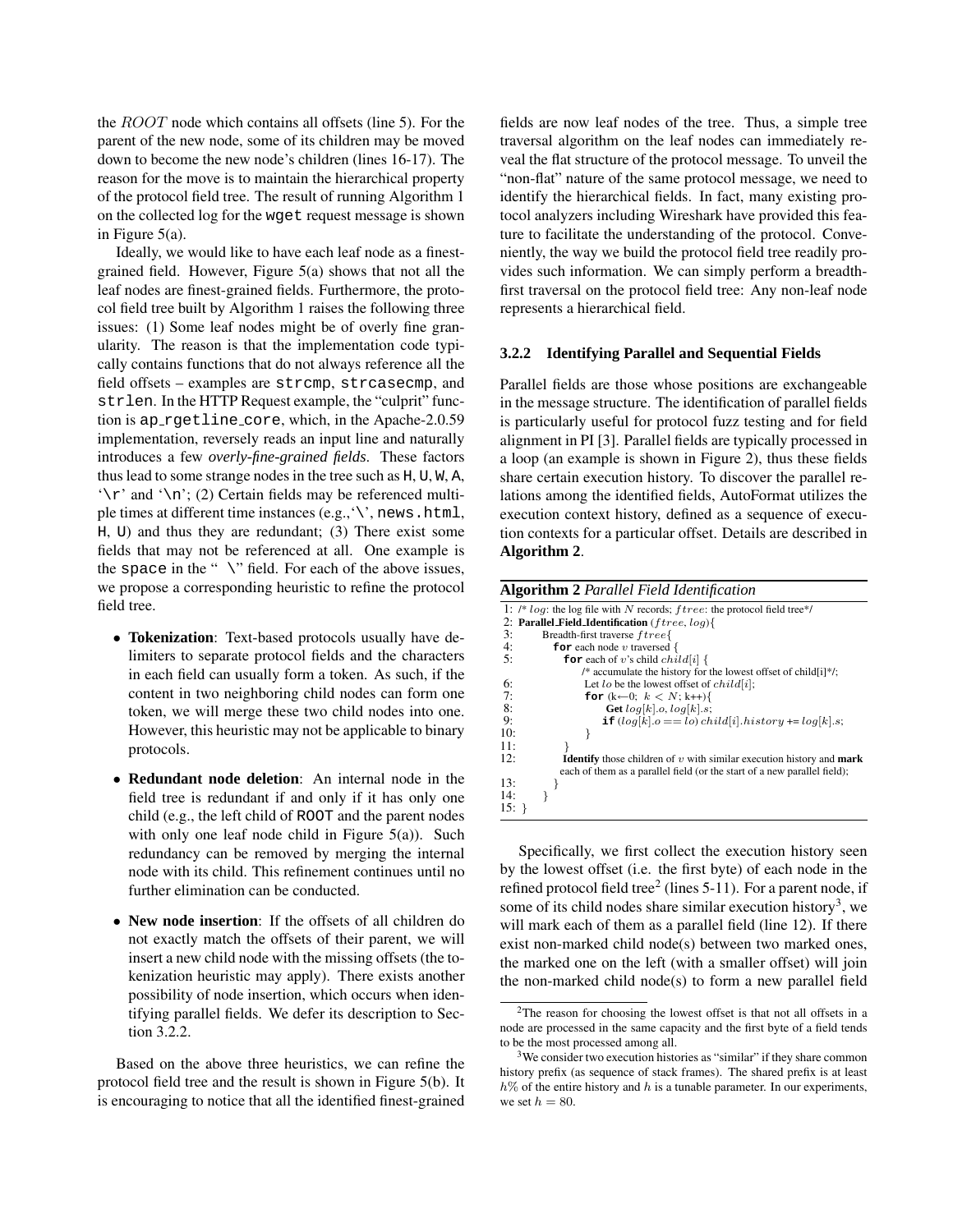| Protocol        | Program          | Binary Size | Protocol    | Program             | <b>Binary Size</b> |
|-----------------|------------------|-------------|-------------|---------------------|--------------------|
| <b>HTTP</b>     | Apache- $2.0.59$ | 253K        | <b>DHCP</b> | Dhcp- $3.0.5$       | 1.86M              |
| <b>SIP</b>      | Asterisk-1.4.4   | 8.93M       | <b>RIP</b>  | Ripd (Zebra-0.95a)  | 234K               |
| <b>CIFS/SMB</b> | $Samba-3.0.8$    | 2.77M       | OSPF        | Ospfd (Zebra-0.95a) | .10M               |

**Table 1. Six known protocols for the evaluation of AutoFormat**

(recall the *new node insertion* heuristic in Section 3.2.1). In this case, a hierarchical node will be inserted into the tree to represent the new parallel field. Note that the size of the parallel fields may vary and they may have different number of sub-fields.

In the HTTP Request example, Algorithm 2 will identify the following four parallel fields: "User-Agent:  $Wget...\\r\n$ ", "Accept: \*/\*\r\n", "Host: 129.174.88.71\r\n", and "Connection:  $\ldots$  \r\n". However, no new hierarchical nodes will be inserted into the protocol field tree as these fields have been represented by existing nodes in the tree.

Based on the protocol field tree and the parallel fields identified, AutoFormat further identifies the sequential fields: It first performs a pre-order traversal of the tree but only lists the leaf nodes and those internal nodes that each represents a *parent* of multiple parallel fields. The result of this traversal is a list of sequential fields. Recursively, the same traversal is performed on the sub-trees each rooted at a hierarchical node that represents a parallel field. This way we are able to identify all lists of sequential fields in the protocol field tree. We point out that the identification of sequential fields is also useful to protocol fuzz testing as the sequential fields should be treated atomically for each fuzz test.

Finally, after identifying both the parallel fields and the sequential fields, we can conveniently derive the BNF specification of the protocol message, guided by the protocol field tree. As an example, Figure 5(c) shows the BNF definition of the HTTP Request message: The leaf nodes are mapped to the smallest boxes while the internal nodes are mapped to the larger boxes. The topology of the tree naturally determines the *nesting* of the boxes. The sequential fields are connected by solid arrows, while the parallel fields are laid out in parallel. A comparison between AutoFormat's result in Figure 5(c) and the actual BNF specification confirms the correctness of the former. More evaluation results using real-world protocols will be presented in the next section.

## **4 Evaluation**

We have implemented an AutoFormat prototype that extends the latest release of Valgrind [21] (version 3.2.3). This version provides memory marking and propagation capabilities necessary to enable context-aware execution monitor-

ing. However, we note that our design is not tightly coupled with Valgrind and can be implemented using other binary instrumentation tools such as Pin [19] and QEMU [2].

We will present two sets of experiments. The first set of experiments involve 21 protocol messages from six *known* network protocols. Table 1 shows the list of protocols. Specifically, we choose two text-based protocols (HTTP and SIP), three binary-based protocols (DHCP, RIP, OSPF), and one hybrid protocol (CIFS/SMB). The program binaries are obtained either directly from the standard OS distribution or by compiling the source code with the default configuration. The second set of experiments involve 11 protocol messages in an *unknown* protocol used by the Slapper worm [25]. These messages are either for synchronization among infected hosts to form a P2P attack network or for conveying commands from the attacker (e.g., a bot master).

In the first set of experiments with known protocols, we are able to quantitatively evaluate the effectiveness of AutoFormat. More specifically, we compare our results with the results from the latest version (0.99.6) of a popular network protocol analyzer – Wireshark [5]. We represent the sets of finest-grained fields, hierarchical fields, and parallel fields as F, H, and P, respectively and we count  $|F|$ ,  $|H|$ , and  $|P|$  in both Wireshark and AutoFormat results. For each set, we also count how many Wireshark-identified fields are automatically discovered by AutoFormat and calculate the corresponding exact match ratio  $R_e$ . For the three sets, the ratios are denoted as  $R_e(F)$ ,  $R_e(H)$ , and  $R_e(P)$ , respectively. In addition, since AutoFormat may divide a Wireshark-identified field into multiple fields, each of which is counted as an overly-fine-grained field, we count the total number of overly-fine-grained fields as  $|F_o|$ . Similarly, AutoFormat may consolidate multiple Wiresharkidentified fields as one finest-grained field, which we call a coarse-grained field. We also count the total number of coarse-grained fields namely  $|F_c|$ .

Table 2 reports our results. We take the averages of  $R_e(F)$ ,  $R_e(H)$ , and  $R_e(P)$  and obtain the following:  $R_e(F) = 88.5\%, \overline{R_e(H)} = 98.0\%, \overline{R_e(P)} = 100.0\%.$ If we do not differentiate the field types, the total average match rate in our experiments would be  $\overline{R_e} = (R_e(F) * 21 +$  $\overline{R_e(H)}$ ∗16+ $\overline{R_e(P)}$ ∗7)/(21+16+7) = 93.4%, where 21, 16, 7 are the numbers of valid messages (excluding the "-" items in Table 2) used in our calculation of  $R_e(F)$ ,  $R_e(H)$ , and  $R_e(P)$ , respectively. In the following, we describe our experiments in greater detail.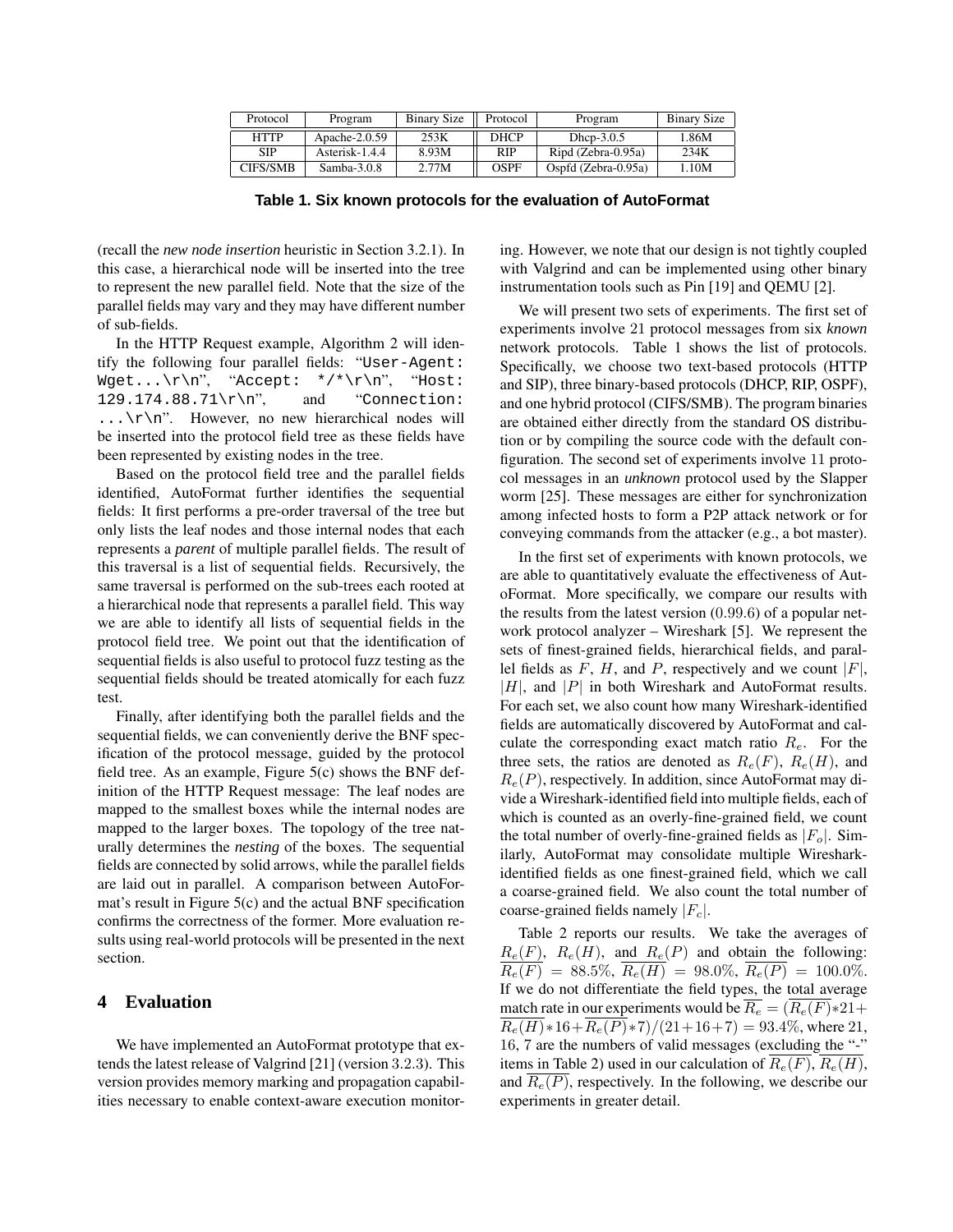|                 |                           |          | Wireshark      |                |     |          |                | AutoFormat               |                |                          |                | Analysis of $F$ |
|-----------------|---------------------------|----------|----------------|----------------|-----|----------|----------------|--------------------------|----------------|--------------------------|----------------|-----------------|
| Protocol        | Request Msg Type          | $\cal F$ | H <sup>1</sup> | P              | F   | $R_e(F)$ | H              | $R_e(H)$                 | P              | $R_e(P)$                 | $ F_o $        | $ F_c $         |
|                 | Linux Wget                | 8        |                | $\Omega$       | 23  | 8/8      | 9              | 1/1                      | 4              | ٠                        | 15             | $\theta$        |
| <b>HTTP</b>     | Linux Firefox             | 15       |                | $\overline{0}$ | 51  | 15/15    | 16             | 1/1                      | 11             | $\overline{a}$           | 36             | $\overline{0}$  |
|                 | <b>Windows Firefox</b>    | 12       |                | $\Omega$       | 39  | 12/12    | 13             | 1/1                      | 8              | $\blacksquare$           | 27             | $\overline{0}$  |
|                 | Windows IE                | 11       |                | $\mathbf{0}$   | 35  | 11/11    | 12             | 1/1                      | 7              |                          | 24             | $\Omega$        |
|                 | SIP REGISTER              | 20       | 9              | 11             | 116 | 20/20    | 37             | 9/9                      | 12             | 11/11                    | 96             | $\overline{0}$  |
| <b>SIP</b>      | STATUS 200 OK             | 20       | 9              | 11             | 110 | 20/20    | 39             | 9/9                      | 12             | 11/11                    | 90             | $\overline{0}$  |
|                 | <b>SIP SUBSCRIBE</b>      | 21       | 9              | 12             | 118 | 21/21    | 41             | 9/9                      | 13             | 12/12                    | 97             | $\Omega$        |
| <b>DHCP</b>     | <b>DHCP BOOTP Request</b> | 39       | 8              |                | 34  | 28/39    | 9              | 7/8                      | 7              | 7/7                      |                | 5               |
|                 | RIP <sub>v2</sub> Request | 8        | $\overline{0}$ | $\Omega$       | 6   | 5/8      | 0              | $\blacksquare$           | $\Omega$       | ٠                        | $\overline{0}$ |                 |
| RIP             | RIPv2 Response            | 9        | $\Omega$       | $\Omega$       | 9   | 9/9      | $\Omega$       | $\blacksquare$           | $\Omega$       | $\overline{\phantom{a}}$ | 0              | $\Omega$        |
|                 | <b>OSPF Hello Packet</b>  | 15       | $\overline{0}$ | $\Omega$       | 15  | 15/15    | 0              | $\overline{\phantom{a}}$ | $\overline{0}$ | $\blacksquare$           | $\Omega$       | $\overline{0}$  |
| <b>OSPF</b>     | OSPF DB Descr.            | 20       |                | 0              | 17  | 15/20    |                | 1/1                      | $\Omega$       | ۰                        | $^{(1)}$       | 2               |
|                 | <b>OSPF LS Request</b>    | 11       | $\Omega$       | $\Omega$       | 10  | 9/11     | 0              | $\blacksquare$           | $\Omega$       | ٠.                       | $\Omega$       |                 |
|                 | <b>OSPF LS ACK</b>        | 16       | $\Omega$       | $\Omega$       | 13  | 11/16    | $\Omega$       | $\blacksquare$           | $\Omega$       | ٠                        | $\Omega$       | $\overline{2}$  |
|                 | <b>Negotiate Request</b>  | 26       | 9              | 6              | 24  | 23/26    | 9              | 9/9                      | 6              | 6/6                      | $\Omega$       |                 |
|                 | <b>NTLMSSP NEGO</b>       | 35       | 8              | 2              | 37  | 28/35    | 7              | 7/8                      | 2              | 2/2                      | 7              | $\overline{2}$  |
|                 | NTLMSSP AUTH              | 49       | 14             | 6              | 51  | 42/49    | 13             | 13/14                    | 6              | 6/6                      |                | 2               |
| <b>CIFS/SMB</b> | <b>Tree Connect</b>       | 22       | 2              | $\overline{0}$ | 20  | 19/22    | 2              | 2/2                      | $\overline{0}$ |                          | $\Omega$       |                 |
|                 | NT Create                 | 30       | 2              | $\overline{0}$ | 28  | 27/30    | 2              | 2/2                      | $\overline{0}$ | ٠.                       | $\Omega$       |                 |
|                 | Read                      | 23       | 2              | $\overline{0}$ | 21  | 20/23    | $\overline{2}$ | 2/2                      | $\overline{0}$ | ٠                        | $\Omega$       |                 |
|                 | Close                     | 16       | 2              | $\Omega$       | 14  | 13/16    | 2              | 2/2                      | $\overline{0}$ | $\overline{\phantom{a}}$ | $\overline{0}$ |                 |

**Table 2. Protocol format comparison between Wireshark and AutoFormat** (Note P ⊂ F S H )**.**

**HTTP GET Query:** Since the variances of protocol messages of the same type is useful in inferring the generic protocol format, we have used various web-clients (e.g., *wget*, *Firefox*, and *IE*) to generate different HTTP request messages. The results in Table 2 show that for each field identified by Wireshark, there is an identical field automatically discovered by AutoFormat. Moreover, AutoFormat performs deeper field discovery by revealing more finestgrained fields  $(|F| = 23$  for AutoFormat;  $|F| = 8$  for Wireshark). Though our evaluation unfavorably considers such situation as having overly-fine-grained fields, we believe our results outperform Wireshark.

More specifically, using the wget request message as an example, the Wireshark result (shown in Figure 4(b)) reports  $|F| = 8$ ,  $|H| = 1$ , and  $|P| = 0$ . Wireshark only considers the first line as a hierarchical field (with three finestgrained sub-fields) and identifies all other lines as finestgrained fields, which, based on the standard BNF definition (Figure 1), needs to be further divided into multiple sub-fields. Moreover, no parallel field has been identified despite the fact that, as dictated by both the "\*" and "|" symbols in the standard BNF (Figure 1), the fields starting with keywords User-Agent, Accept, Host, and Connections are actually parallel fields.

In comparison, AutoFormat (shown in Figure  $5(c)$ ) reports  $|F| = 23$ ,  $|H| = 9$ ,  $|P| = 4$ . For each field identified by Wireshark, we can find an exact match in AutoFormat, hence  $R_e(F) = R_e(H) = R_e(P) = 100\%$  (due to the fact that  $|P| = 0$  in Wireshark, we mark the corresponding table entry with "-"). Detailed analysis further shows that  $|F_{o}| = 15$  and  $|F_{c}| = 0$ . The high value of  $|F_{o}|$  is due to the need of separating each line in the message (which is considered as one single field in Wireshark) into multi-

ple meaningful sub-fields. As an example, AutoFormat divides the first line into six finest-grained fields while Wireshark only highlights three of them; for the second, third, and fourth lines, AutoFormat identifies four finest-grained fields in each line while Wireshark only has one field per line. Moreover, the hierarchical structure exposed by Auto-Format further reveals the overall skeleton of the message. Particularly, the identification of four parallel fields, not reported by Wireshark, is important in understanding the protocol format.

**SIP REGISTER Request:** In this experiment, we monitor the execution of Asterisk and trace 18 SIP messages during a successful registration session. In these 18 SIP messages, we have nine SIP REGISTER sub-messages, four SIP STATUS sub-messages, and five SIP SUBSCRIBE sub-messages. Since the structure of each sub-message of the same type is similar, we randomly choose one for each sub-message type in our evaluation.

Similar to the HTTP scenario, for each parallel or hierarchical field identified by Wireshark, there is an identical field automatically discovered by AutoFormat. As a detailed example, for the SIP REGISTER message, Auto-Format reports  $|F| = 109$ ,  $|H| = 19$ , and  $|P| = 12$  while Wireshark shows  $|F| = 20$ ,  $|H| = 9$ , and  $|P| = 11$ . The vast difference is due to the fact that Wireshark does not perform deep field identification. Instead, Wireshark extracts protocol fields for the SIP protocol in a way similar to the HTTP protocol<sup>4</sup>. For comparison, Figures  $6(a)$  and 6(b) show the protocol formats derived by AutoFormat and Wireshark, respectively. We also show the entire refined protocol field tree generated by AutoFormat in Figure 7.

<sup>&</sup>lt;sup>4</sup>In fact, the design of the SIP protocol is heavily based on the HTTP protocol.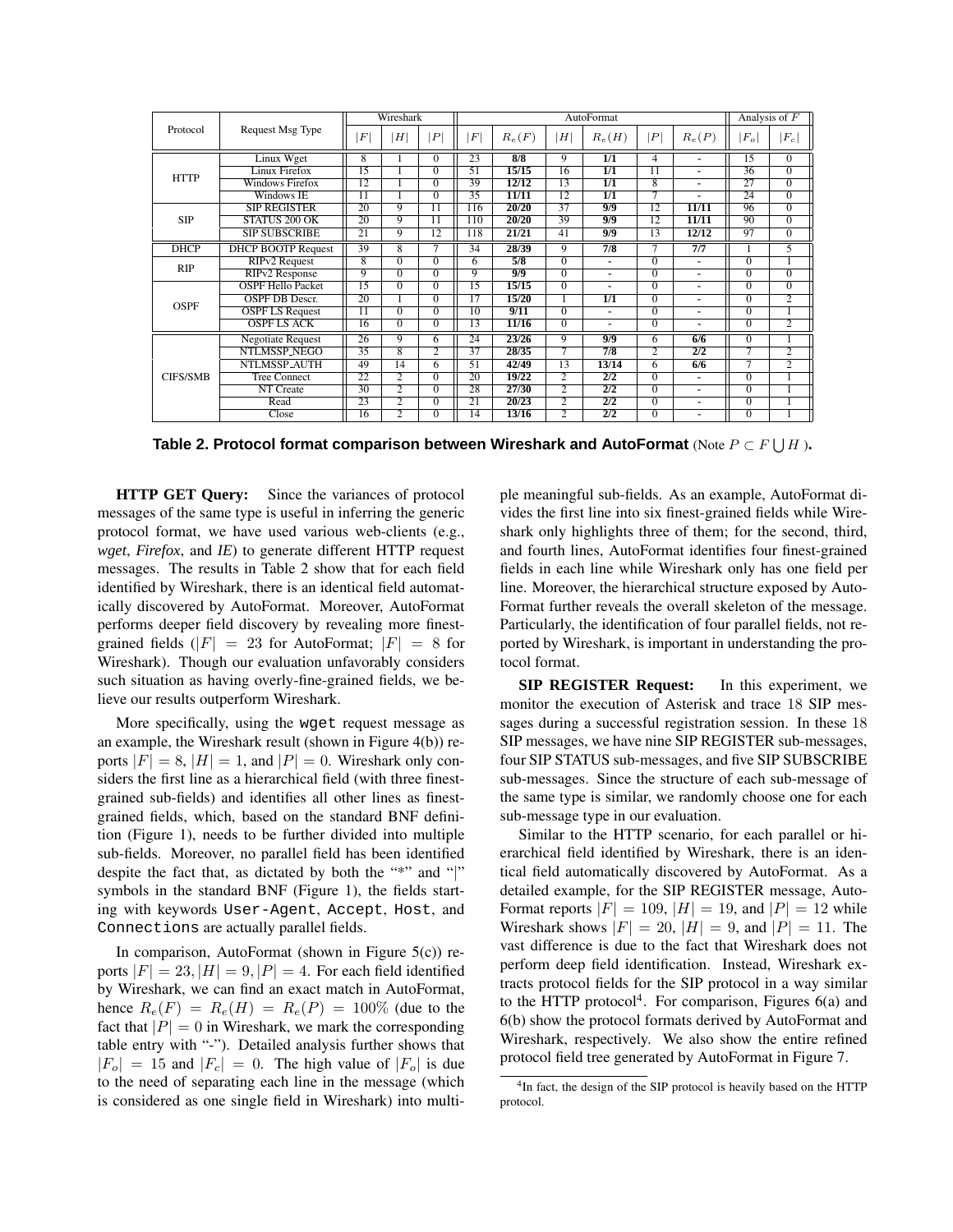

(a) AutoFormat result showing depth-two traversal of the refined protocol field tree ( $|F| = 109$ ,  $|H| = 19$ , and  $|P| = 12$ )

```
Session Initiation Protocol
□ Request-Line: REGISTER sip:129.174.88.71 SIP/2.0
    Method: REGISTER
    [Resent Packet: False]
Message Header
  □ Via: SIP/2.0/UDP 129.174.89.195:60140;branch=z9hG4bK-d87543-c6786158b34d2b08-1--d87543-;rport
      Transport: UDP
      Sent-by Address: 129.174.89.195
      Sent-by port: 60140
      Branch: z9hG4bK-d87543-c6786158b34d2b08-1--d87543-
      RPort: rport
    Max-Forwards: 70
  □ Contact: <sip:laptop@129.174.89.195:60140;rinstance=3b2059786calbec9>
    □ Contact Binding: <sip:laptop@129.174.89.195:60140;rinstance=3b2059786ca1bec9>
      □ URI: <sip:laptop@129.174.89.195:60140;rinstance=3b2059786ca1bec9>
          SIP contact address: sip:laptop@129.174.89.195:60140
  □ To: "laptop"<sip:laptop@129.174.88.71>
      SIP Display info: "laptop"
      SIP to address: sip:laptop@129.174.88.71
  □ From: "laptop"<sip:laptop@129.174.88.71>;tag=a3178d77
      SIP Display info: "laptop"
      SIP from address: sip:laptop@129.174.88.71
      SIP tag: a3178d77
    Call-ID: Nzk2MmM3M2Y3ZGE2MGNiZGJkMDZkOGFlZjc4ZjFjMzI.
  □ CSeq: 1 REGISTER
      Sequence Number: 1
      Method: REGISTER
    Expires: 3600
    Allow: INVITE, ACK, CANCEL, OPTIONS, BYE, REFER, NOTIFY, MESSAGE, SUBSCRIBE, INFO
    User-Agent: X-Lite release 1011s stamp 41150
    Content-Length: 0
```
(b) Wireshark result  $(|F| = 20, |H| = 9, |P| = 11)$ 

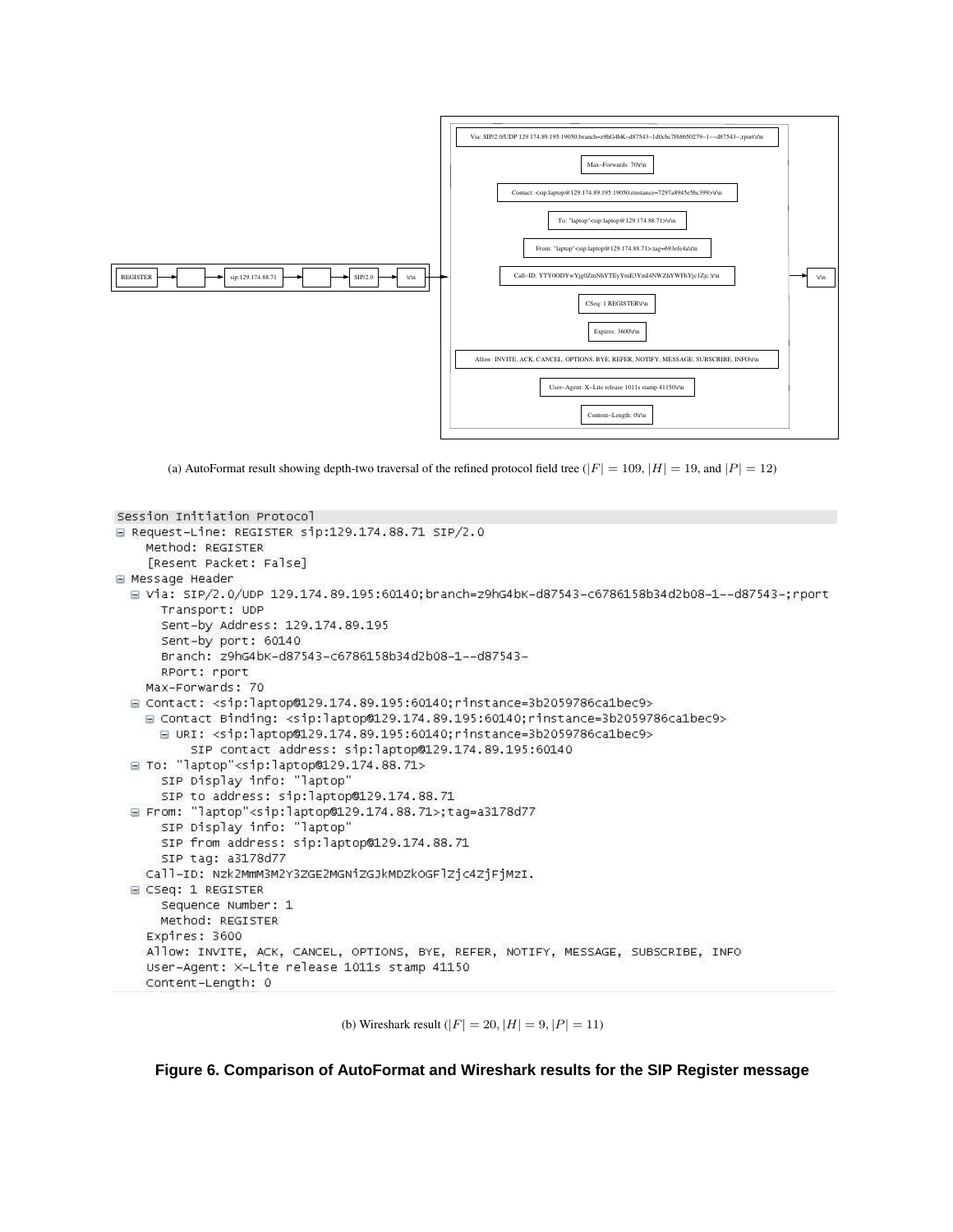

**Figure 7. The refined protocol field tree for the SIP REGISTER message generated by AutoFormat**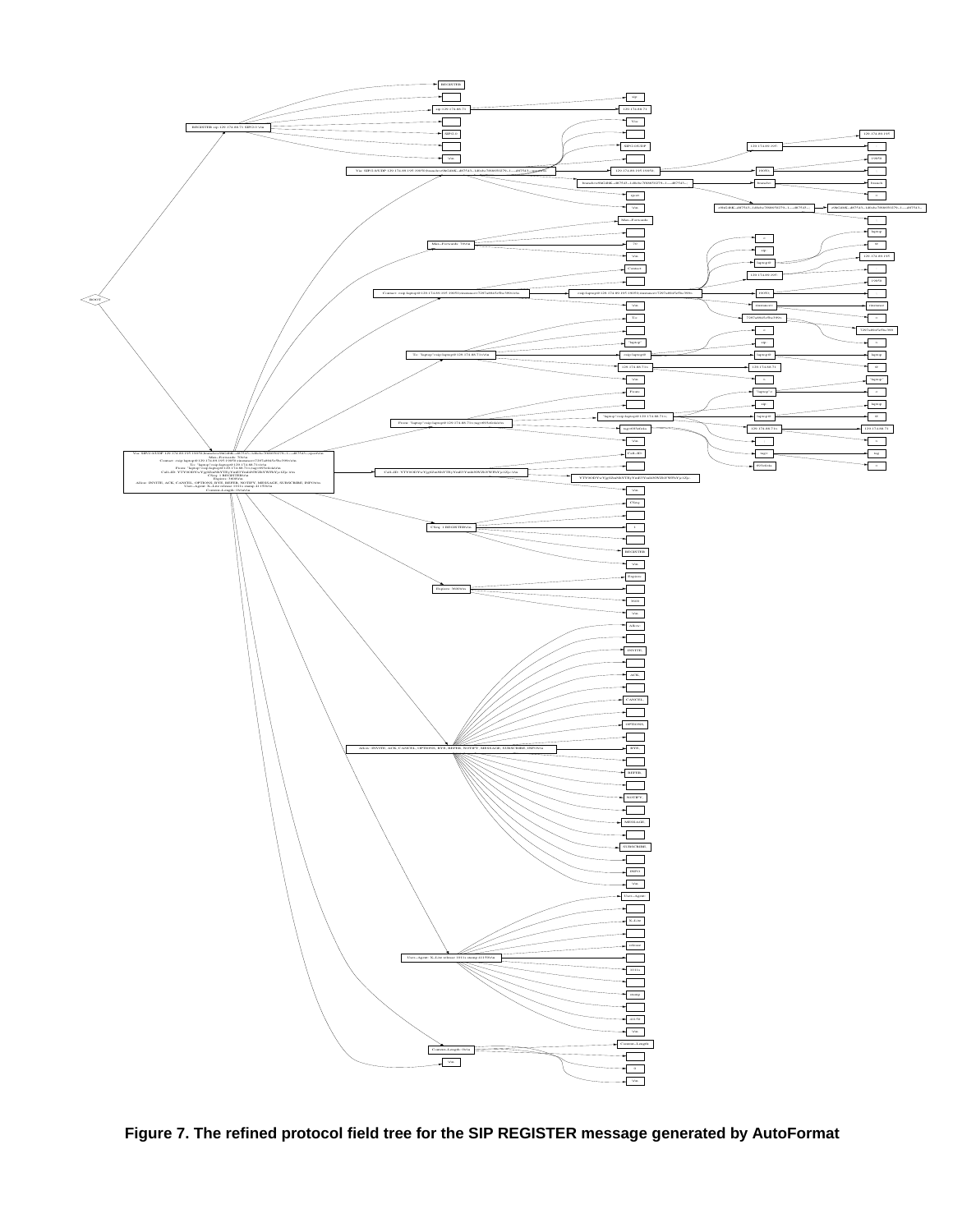| Wireshark                |                |                | AutoFormat          | Wireshark          |                |                 | AutoFormat     |
|--------------------------|----------------|----------------|---------------------|--------------------|----------------|-----------------|----------------|
| <b>Field Name</b>        | Size           | <b>Size</b>    | Match?              | <b>Field Name</b>  | Size           | Size            | Match?         |
| Message type             |                |                |                     | Value              | $\overline{c}$ | $\mathfrak{D}$  |                |
| Hardware type            |                |                |                     | Option             |                |                 |                |
| Hardware address length  |                |                |                     | Length             |                |                 |                |
| Hops                     |                |                |                     | Value              | 4              | 4               |                |
| <b>Transaction ID</b>    | 4              |                |                     | Option             |                |                 |                |
| Seconds elapsed          | 2              | 6              | Coarse-grained      | Length             |                |                 |                |
| Bootp flags              | $\overline{2}$ | $\overline{c}$ |                     | Value              | 4              | 4               |                |
| Client IP address        | 4              | 4              |                     | Option             |                |                 |                |
| Your (client) IP address | 4              | 8              |                     | Length             |                |                 |                |
| Next server IP address   | 4              |                | Coarse-grained      | Value              | 14             | $\overline{14}$ |                |
| Relay agent IP address   | 4              | 4              |                     | Option             |                |                 |                |
| Client hardware address  | 6              | 6              |                     | Length             |                | 20              |                |
|                          |                | 10             | Overly-fine-grained | Value              | 19             |                 | Coarse-grained |
| Server host name         | 64             | 192            |                     | Option             |                |                 |                |
| Boot file name           | 128            |                | Coarse-grained      | Length             |                |                 |                |
| Magic cookie             | 4              | 4              |                     | Hardware type      |                | 8               | Coarse-grained |
| Option                   |                |                |                     | Client MAC address | 6              |                 |                |
| Length                   |                |                |                     | End Option         |                |                 |                |
| Value                    |                |                |                     | Padding            | 242            | 242             |                |
| Option                   |                |                |                     |                    |                |                 |                |
| Length                   |                |                |                     |                    |                |                 |                |

**Table 3. Detailed comparison between Wireshark and AutoFormat on the finest-grained fields identified for the DHCP BOOTP Request message**  $(|F_{Wiresharp}| = 39, |F_{AutoFormat}| = 34)$ .

**DHCP BOOTP Request:** In this experiment, we monitor the execution of the dhcpd daemon and study the BOOTP request message. Table 2 shows that AutoFormat reports  $|F| = 34$ ,  $|H| = 9$ , and  $|P| = 7$  while Wireshark reports  $|F| = 39$ ,  $|H| = 8$ , and  $|P| = 7$ . Note that AutoFormat and Wireshark have identified almost identical hierarchical fields and parallel fields. But they differ in the extraction of the finest-grained fields. More specifically, among the 39 finest-grained fields by Wireshark, only 28 of them are discovered by AutoFormat. To understand the reason, we perform a detailed comparison between these finest-grained fields and the results are shown in Table 3.

The table shows the existence of coarse-grained fields as well as an overly-fine-grained field in the AutoFormat results. To find out the root cause, we map the message payload to the corresponding application handling code and find out that there are two main reasons behind the coarse-grained fields: (1) Certain fields of the payload are simply zeroed place-holders and the server code does not need to handle them. For example, the fields Φ(Your (Client) IP Address), Φ(Next Server IP Address),

 $\Phi$ (Server host name), and  $\Phi$ (Boot file name) are place-holders within this particular request message. As a result, they are usually zeroed out. (2) The application code is programmed to ignore certain fields in the message payload. For example, when handling the BOOTP request message, the daemon analyzed simply ignores the fields such as  $\Phi$ (Transaction ID) and  $\Phi$ (Seconds elapsed). Note that the second reason is implementation-specific and the coarse-grained fields identified could be useful for a variety of applications,

such as protocol compliance checking [7], application fingerprinting [8], and fuzz testing [29].

The existence of the overly-fine-grained field  $(|F_{o}| =$ 1), interestingly, exposes the wrong interpretation of the BOOTP Request message in the current Wireshark implementation. Note that the application source code does declare the field as a 16-byte field and our input data is six none-zero bytes followed by 10 zero bytes. When Wireshark handles this field, it only interprets the first six bytes and declares a  $\Phi$ (Client hardware address) field with only six bytes. According to RFC 2131 for DHCP, the  $\Phi$ (Client hardware address) field is indeed 16 bytes long.

**SMB Negotiate Request:** In this experiment, we collect 30 SMB messages in a user session when a Windowsbased client successfully opens a directory in a remote Linux server. For the SMB Negotiate Request message, AutoFormat reports  $|F| = 24$ ,  $|H| = 9$ , and  $|P| =$ 6 while Wireshark reports  $|F| = 26$ ,  $|H| = 9$ , and  $|P| = 6$ . For comparison, we show the detailed fields in Table 4. The only difference is one coarse-grained field: the three finest-grained fields identified by Wireshark –  $\Phi$ (Process ID High),  $\Phi$ (Signature) and  $\Phi$ (Reserved) – are consolidated into one field by Auto-Format. Similar to the previous experiment, the main reason is that the server program simply ignores these fields.

**RIP and OSPF messages:** We experiment with RIP and OSPF protocols by monitoring the execution of the Zebra routing software. More specifically, we analyze two RIP messages and four OSPF messages. As shown in Table 2, we have identical results for the RIPv2 Response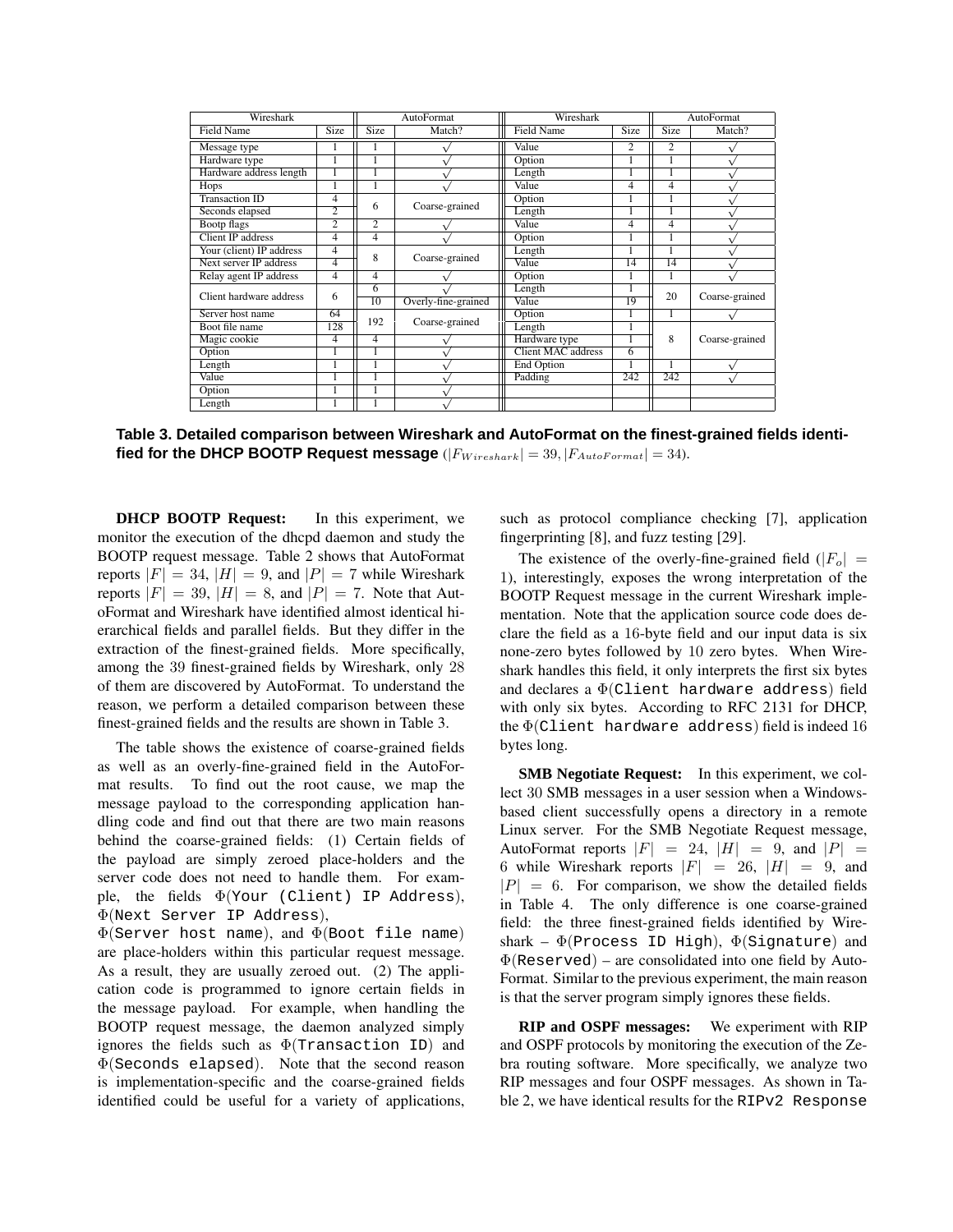| Wireshark          |                |                | AutoFormat     | Wireshark            |                |      | AutoFormat |
|--------------------|----------------|----------------|----------------|----------------------|----------------|------|------------|
| Field Name         | <b>Size</b>    | Size           | Match?         | <b>Field Name</b>    | <b>Size</b>    | Size | Match?     |
| Server Component   | 4              | 4              |                | <b>Byte Count</b>    | $\overline{c}$ | 2    |            |
| <b>SMB</b> Command |                |                |                | <b>Buffer Format</b> |                |      |            |
| <b>NT Status</b>   | 4              | 4              |                | Name                 | 23             | 23   |            |
| Flags              |                |                |                | <b>Buffer Format</b> |                |      |            |
| Flags2             | $\overline{c}$ | $\overline{c}$ |                | Name                 | 10             | 10   |            |
| Process ID High    | 2              |                |                | <b>Buffer Format</b> |                |      |            |
| Signature          | 8              | 12             | Coarse-grained | Name                 | 28             | 28   |            |
| Reserved           | 2              |                |                | <b>Buffer Format</b> |                |      |            |
| Tree ID            | $\overline{c}$ | $\overline{c}$ |                | Name                 | 10             | 10   |            |
| Process ID         | $\overline{c}$ | $\overline{c}$ |                | <b>Buffer Format</b> |                |      |            |
| User ID            | $\overline{c}$ | 2              |                | Name                 | 10             | 10   |            |
| Multiplex ID       | $\overline{c}$ | $\overline{c}$ |                | <b>Buffer Format</b> |                |      |            |
| Word Count         |                |                |                | Name                 | 11             | 11   |            |

**Table 4. Detailed comparison between Wireshark and AutoFormat on the finest-grained fields identified for the Samba Negotiate Request message**  $(|F_{Wireshark}| = 26, |F_{AutoFormat}| = 24)$ .

message and the OSPF Hello message. For the RIPv2 Request message, we have one coarse-grained field, which corresponds to three sub-fields in Wireshark. Similarly, we have one coarse-grained field for the OSPF LS Request. For the other two message types, the AutoFormat results contain two coarse-grained fields. The reason for these unmatched coarse-grained fields is the same as the DHCP case: The corresponding message bytes are not further processed by the software implementation. Note that when we experiment with the RIP protocol, we deliberately compile it without the stack-frame pointer support and we strip all the symbols in the generated binary. AutoFormat still works thanks to its execution context capture technique (Section 3.1).

**Slapper Worm Messages:** We now present our second set of experiments showing that AutoFormat fully uncovers the message format of an unknown protocol used by the Slapper worm.

It has been reported that the Slapper worm can selforganize infected hosts into a P2P attack network [16]. However, to the best of our knowledge, the exact protocol format used by the Slapper worm has not been fully investigated or reported. In this experiment, we use AutoFormat to reverse engineer the message format of the unknown protocol. Specifically, we launch the Slapper worm inside a virtual worm playground environment [16] and a special master program [6] capable of issuing commands to the attack network is deployed, connecting to only one infected host. Meanwhile, it is interesting that in each Slapper worm propagation session, it will replicate itself with a copy of its source code. As such, we can statically analyze the source code and manually identify all the message fields, which will be used to verify the AutoFormat results.

AutoFormat has identified 11 message types and the results are presented in Table 5. It is encouraging that Auto-Format results match our static analysis results well. In the following, we detail our results for two specific message types. These two types of messages are sent by the master program when issuing the following commands: (1) The *LIST* command is used to list all members in the P2P attack network; (2) The *DNS Flood* command is used to launch a DNS flooding attack. The detailed format of these two message types, derived by static analysis and by AutoFormat, are shown in Figure 8.

Our static analysis shows that for the *LIST* command, the message has two high-level fields that are defined with two data structures: *struct llheader* and *struct header*. *struct llheader* has three member fields: *char type*, *unsigned long checksum*, and *unsigned long id*. It is interesting to point out that the compiler automatically pads the first *char* member to 4 bytes, which is identified by AutoFormat as two finest-grained fields (one at offset 0 and another at offsets 1-3). The same reason holds for the first member – *char tag* – in the *struct header* data structure. The only remaining difference is the coarse-grained field at offsets 20-27. By checking its source code, we find out that the Slapper worm simply ignores this field.

For the *DNS Flood* message, there are two differences in the static analysis and AutoFormat results: AutoFormat identifies two additional finest-grained fields (one at offset 1-3 and another at offsets 13-15) and misses one hierarchical field (at offsets 12-25). As explained earlier, the two finest-grained fields are introduced by the compiler. The missing hierarchical field is related to the *struct header* data structure which is embedded as a member within a higherlevel *struct df rec* data structure. Note that the higher-level hierarchical field (offset 12-31) is correctly uncovered by AutoFormat. The main reason for missing the nested *struct header* field is that the worm binary uses the same execution context to handle all members in the *df rec* data structure.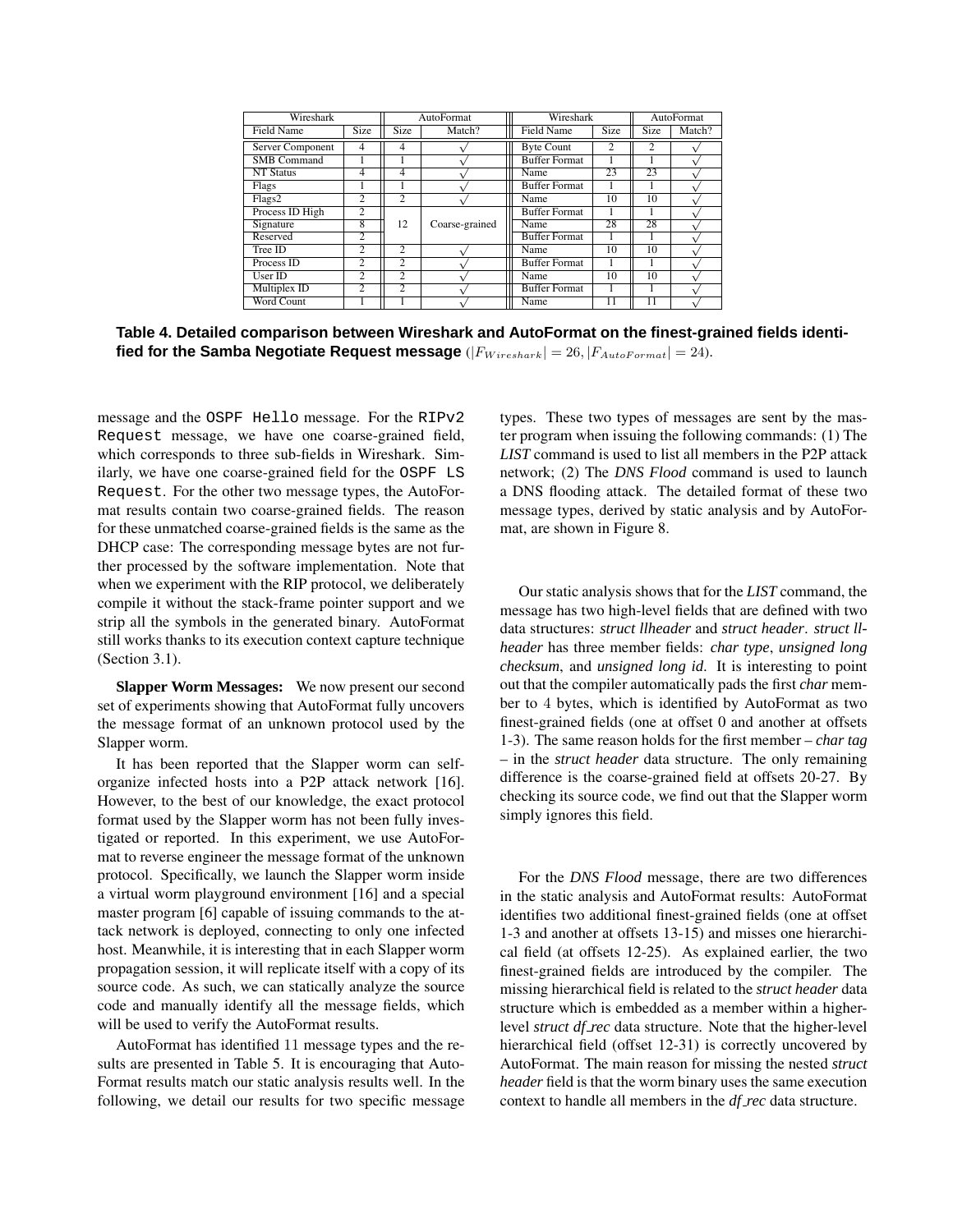|          |                     |                 | <b>Static Analysis</b> |                  |                  |          |                | AutoFormat  |                |                | Analysis of $F$ |          |
|----------|---------------------|-----------------|------------------------|------------------|------------------|----------|----------------|-------------|----------------|----------------|-----------------|----------|
| Protocol | Request Msg Type    | $\,F$           | Η                      | $\boldsymbol{P}$ | $\boldsymbol{F}$ | $R_e(F)$ | H              | $R_e(H)$    | P <sup>1</sup> | $R_e(P)$       | $F_{o}$         | $ F_c $  |
|          | <b>LIST</b> command |                 |                        | $\Omega$         | 8                | 5/7      | $\overline{c}$ | $2\sqrt{2}$ | $\Omega$       | $\blacksquare$ | v               |          |
|          | <b>INFO</b> command |                 |                        | 0                | 10               | 7/9      |                | 2/3         | -0             | $\blacksquare$ | υ               |          |
|          | <b>SH Command</b>   | 8               |                        | $\Omega$         | 10               | 8/8      | C              | 2/2         | $\Omega$       | $\blacksquare$ | $\Omega$        | $\Omega$ |
| Unknown  | <b>UDP</b> Flood    | 11              |                        | $\Omega$         | $^{\circ}2$      | 9/11     | $\overline{c}$ | 2/3         | $\Omega$       | -              | $\theta$        |          |
| protocol | <b>TCP Flood</b>    | 10              |                        | $\Omega$         |                  | 8/10     | $\overline{c}$ | 2/3         | $\Omega$       | -              | $\Omega$        |          |
| used by  | <b>DNS Flood</b>    |                 |                        | $\Omega$         |                  | 9/9      | 2              | 2/3         | $\Omega$       | -              | $\Omega$        | $\theta$ |
| Slapper  | Email Scan          | 8               |                        | $\Omega$         | 8                | 6/8      | $\overline{c}$ | 2/3         | $\Omega$       | ٠              | $\Omega$        |          |
| worms    | GetMyIP*            | ð.              |                        | $\Omega$         |                  | 5/8      | ◠              | 2/3         | $\Omega$       | $\blacksquare$ | $\Omega$        |          |
|          | Incoming Client*    |                 |                        | $\Omega$         |                  | 4/7      | ◠              | 2/2         | $\Omega$       | $\blacksquare$ | $\Omega$        |          |
|          | $Route*$            | $\overline{10}$ |                        | $\Omega$         | 13               | 10/10    | ◠              | 2/3         | $\Omega$       | ٠              | $\Omega$        | $\Omega$ |
|          | Info Packet*        | 18              |                        | $\Omega$         | 19               | 16/18    | $\overline{2}$ | $2\sqrt{3}$ | $\Omega$       |                | $\mathbf{0}$    |          |

**Table 5. Comparison between static analysis and AutoFormat results for the unknown protocol used by Slapper worm: The rows marked by "\*" represent those messages exchanged between worm-infected hosts; while other unmarked rows represent the messages exchanged between a worm-infected host and the special master program.** (Note P ⊂ F S H )**.**



<sup>(</sup>a) Message format comparison for the *LIST* command

(b) Message format comparison for the *DNS Flood* command

## **Figure 8. Comparison of Slapper worm message formats derived by static analysis and by AutoFormat**

## **5 Related Work**

In this section, we describe related work and compare it with AutoFormat. Note that AutoFormat relies on the generic technique of dynamic taint analysis. Since the technique itself has been widely investigated and there exists a large body of recent work in taint analysis, we omit detailed discussion in this section. Interested readers are referred to [10, 11, 15, 23, 26, 27, 31].

Sharing the same goal of automating protocol reverse engineering, the Protocol Informatics (PI) project [3], Discoverer [12], Polyglot [9], and [30] by Wondracek et al. are closely related to our work. Particularly, from a network perspective, both PI and Discoverer aim at extracting protocol format from collected network traces. They have the advantage of convenient trace collection. But the lack of

program semantics in network traces significantly limits the accuracy of extracted protocol formats. Moreover, they become ineffective in the face of encrypted network traffic.

From a host perspective, both Polyglot [9] and the solution in [30] share the key insight that the way a protocol is implemented to recognize and handle protocol messages provides a wealth of information about the protocol format. AutoFormat differs from them in its way of extracting protocol format. By recognizing and leveraging the fieldspecific execution context, AutoFormat collects and analyzes run-time execution context information to infer protocol format. Nonetheless, it is possible to integrate all the above host-based solutions to achieve better accuracy and completeness in protocol reverse engineering.

There exist other related techniques designed for other purposes but having the ability, at least to some extent, of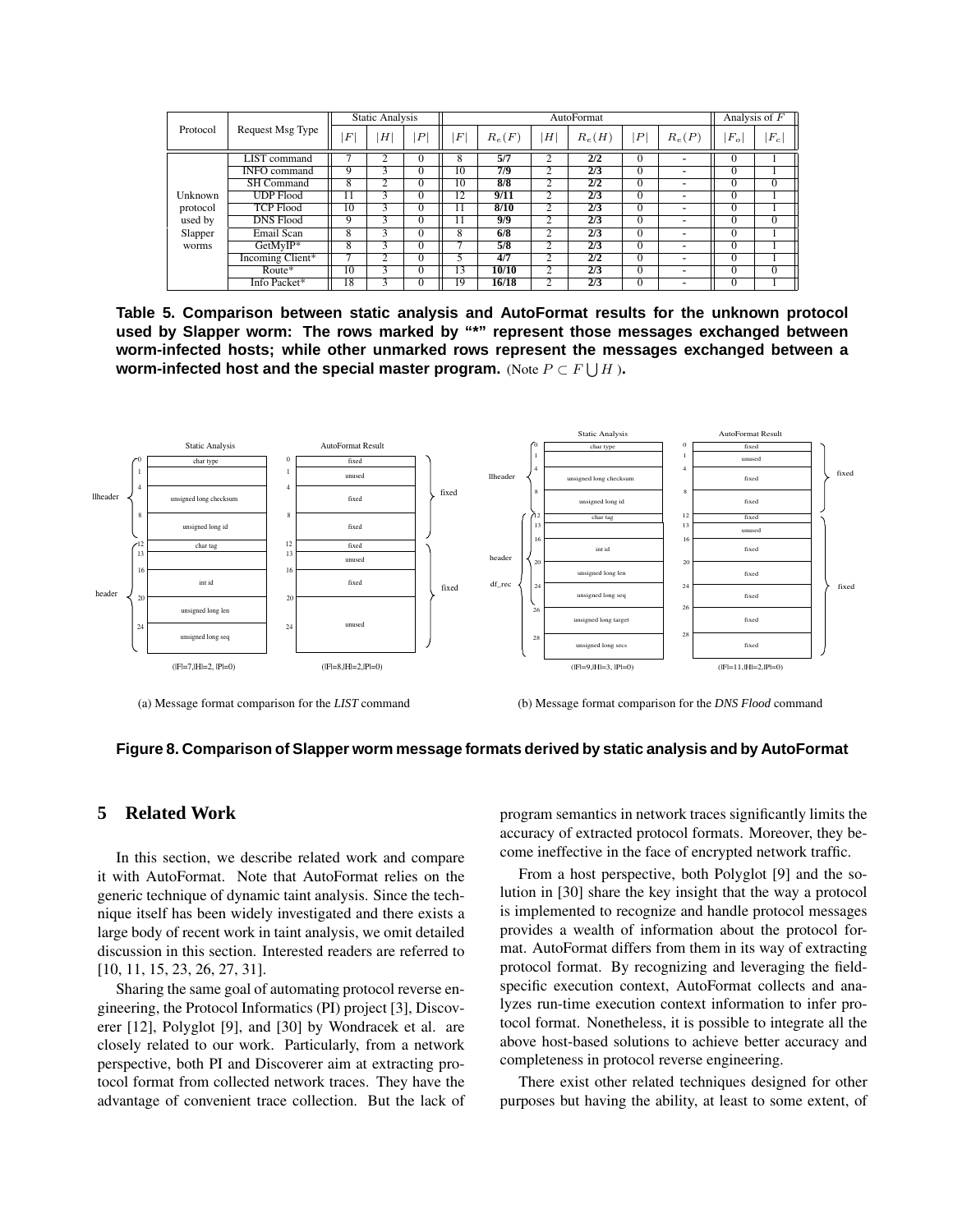extracting certain protocol format. For example, application dialog replay systems such as RolePlayer [13], Script-Gen [17, 18], and Replayer [22] share the need of identifying and updating certain input fields that are embedded in a captured protocol session. Particularly, by leveraging byte-wise sequence alignment from network traces, Role-Player and ScriptGen heuristically identify and adjust some specific fields; Replayer instead leverages host-based binary analysis to enable automatic protocol replay. These systems aim at discovering only partial protocol format to serve the purpose of replaying the protocol dialog, whereas AutoFormat aims at extracting the entire protocol message format and revealing possible cross-field relations.

Protocol identification proposed by Ma et al. [20] also has the ability of inferring partial protocol format (e.g., the format of the first 64 bytes of a protocol session data). However, their approach is purely based on network traces thus sharing the same limitations as the other network tracebased approaches [3, 12]. Protocol analyzers such as Wireshark [5] have the capability of properly formating a protocol message, but they require prior knowledge about those protocols and thus are of less use when analyzing unknown protocols.

## **6 Limitations and Future Work**

The first limitation of AutoFormat is the dynamic trace dependency. Since AutoFormat relies on execution traces, the protocol format it derives depends on the diversity of input recorded in the execution trace. In other words, if a certain message format never occurs in the trace, it is impossible for AutoFormat to infer that format.

Secondly, our current prototype only analyzes protocol format at the byte granularity and is thus unable to discover protocol fields at the bit level. However, this limitation can be removed by re-implementing existing memory marking and propagation technique at the bit-level. Our current prototype is not flexible enough in distinguishing between text and binary protocols. However, the tokenization process proposed in Discoverer can potentially be adopted for automatic recognition.

Thirdly, AutoFormat analyzes each message in isolation and does not correlate multiple messages in the same protocol session. Extending AutoFormat to further reconstruct the entire protocol state machine is part of our future work.

Finally, AutoFormat cannot yet handle obfuscated binaries. However, since such binaries still need to interpret and handle incoming messages, it is inevitable that certain data and control dependencies still exist in the obfuscated code. Such dependencies may be leveraged to overcome the difficulties caused by the obfuscation techniques.

# **7 Conclusion**

We have presented AutoFormat, a system for automatic protocol format extraction. AutoFormat is based on the insight that a protocol implementation is programmed to recognize the protocol format and usually creates protocol field-specific execution contexts. By instrumenting and monitoring program execution, we can obtain the execution context information and use it as clustering criteria to identify protocol fields and their relations. We have implemented a prototype of AutoFormat and evaluated it with a variety of protocol messages from seven real-world (known or unknown) protocols. Our experimental results show that AutoFormat achieves high accuracy in protocol field identification and message format reconstruction.

#### **References**

- [1] How Samba Was Written. *http://samba.org/ftp/tridge/misc/french cafe.txt*.
- [2] QEMU: an open source processor emulator. *http://www.qemu.org/*.
- [3] The Protocol Informatics Project. *http://www.baselineresearch.net/PI/*.
- [4] The SNORT network intrusion detection system. *http://www.snort.org*.
- [5] Wireshark: The World's Most Popular Network Protocol Analyzer. *http://www.wireshark.org/*.
- [6] PUD: Peer-To-Peer UDP Distributed Denial of Service. *http://www.packetstormsecurity.org/distributed/pud.tgz*, 2002.
- [7] N. Borisov, D. Brumley, H. J. Wang, J. Dunagan, P. Joshi, and C. Guo. A generic application-level protocol analyzer and its language. In *Proceedings of the 14th Annual Network and Distributed System Security Symposium (NDSS'07)*, San Diego, CA, February 2007.
- [8] D. Brumley, J. Caballero, Z. Liang, J. Newsome, and D. Song. Towards automatic discovery of deviations in binary implementations with applications to error detection and fingerprint generation. In *In Proceedings of the 16th USENIX Security Symposium (Security'07)*, Boston, MA, August 2007.
- [9] J. Caballero and D. Song. Polyglot: Automatic extraction of protocol format using dynamic binary analysis. In *Proceedings of the 14th ACM Conference on Computer and and Communications Security (CCS'07)*, 2007.
- [10] J. Chow, B. Pfaff, K. Christopher, and M. Rosenblum. Understanding data lifetime via whole-system simulation. 2004.
- [11] J. R. Crandall, S. F. Wu, and F. T. Chong. Minos: Architectural support for protecting control data. *ACM Trans. Archit. Code Optim.*, 3(4):359–389, 2006.
- [12] W. Cui, J. Kannan, and H. J. Wang. Discoverer: Automatic protocol reverse engineering from network traces. In *Proceedings of the 16th USENIX Security Symposium (Security'07)*, Boston, MA, August 2007.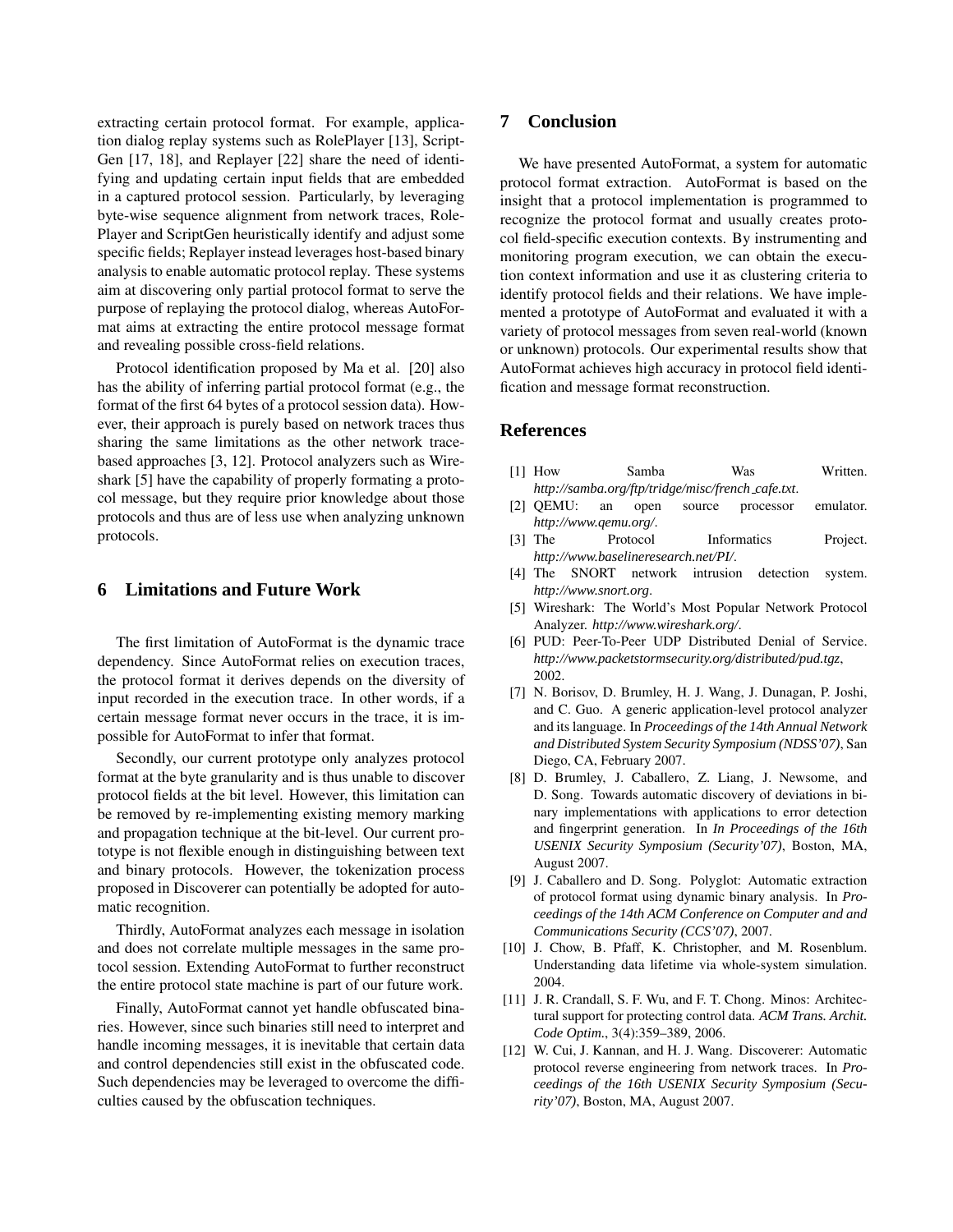- [13] W. Cui, V. Paxson, N. Weaver, and R. H. Katz. Protocolindependent adaptive replay of application dialog. In *Proceedings of the 13th Annual Network and Distributed System Security Symposium (NDSS'06)*, San Diego, CA, February 2006.
- [14] W. Cui, M. Peinado, H. J. Wang, and M. Locasto. Shieldgen: Automatic data patch generation for unknown vulnerabilities with informed probing. In *In Proceedings of 2007 IEEE Symposium on Security and Privacy*, Oakland, CA, May 2007.
- [15] M. Egele, C. Kruegel, E. Kirda, H. Yin, , and D. Song. Dynamic spyware analysis. In *Proceedings of the 2007 USENIX Annual Technical Conference (Usenix'07)*, June 2007.
- [16] X. Jiang, D. Xu, H. J. Wang, and E. H. Spafford. Virtual Playgrounds for Worm Behavior Investigation. *Proceedings of the 8th International Symposium on Recent Advances in Intrusion Detection*, Sept. 2005.
- [17] C. Leita, M. Dacier, and F. Massicotte. Automatic handling of protocol dependencies and reaction to 0-day attacks with scriptgen based honeypots. In *9th International Symposium on Recent Advances in Intrusion Detection (RAID'06)*, pages 185–205, 2006.
- [18] C. Leita, K. Mermoud, and M. Dacier. Scriptgen: an automated script generation tool for honeyd. In *Proceedings of the 21st Annual Computer Security Applications Conference (ACSAC'05)*, pages 203–214, Washington, DC, USA, 2005.
- [19] C.-K. Luk, R. Cohn, R. Muth, H. Patil, A. Klauser, G. Lowney, S. Wallace, V. J. Reddi, and K. Hazelwood. Pin: building customized program analysis tools with dynamic instrumentation. In *Proceedings of ACM SIGPLAN Conference on Programming Language Design and Implementation (PLDI'05)*, pages 190–200, 2007.
- [20] J. Ma, K. Levchenko, C. Kreibich, S. Savage, and G. M. Voelker. Unexpected means of protocol inference. In *Proceedings of the 6th ACM SIGCOMM on Internet measurement (IMC'06)*, pages 313–326, New York, NY, USA, 2006. ACM Press.
- [21] N. Nethercote and J. Seward. Valgrind: a framework for heavyweight dynamic binary instrumentation. In *Proceedings of ACM SIGPLAN Conference on Programming Language Design and Implementation (PLDI'07)*, San Diego, California, USA, 2007. ACM Press.
- [22] J. Newsome, D. Brumley, J. Franklin, and D. Song. Replayer: Automatic protocol replay by binary analysis. In *Proceedings of the 13th ACM Conference on Computer and and Communications Security (CCS'06)*, 2006.
- [23] J. Newsome and D. Song. Dynamic taint analysis for automatic detection, analysis, and signature generation of exploits on commodity software. In *Proceedings of the 14th Annual Network and Distributed System Security Symposium (NDSS'05)*, San Diego, CA, February 2005.
- [24] V. Paxson. Bro: A System for Detecting Network Intruders in Real-Time. *Computer Networks, 31(23-24):2345-2463*, 1999.
- [25] F. Perriot and P. Szor. An Analysis of the Slapper Worm Exploit. *http://securityresponse.symantec.com/avcenter/reference/ analysis.slapper.worm.pdf*.
- [26] G. E. Suh, J. W. Lee, D. Zhang, and S. Devadas. Secure program execution via dynamic information flow tracking. In *Proceedings of International Conference on Architectural Support for Programming Languages and Operating Systems (ASPLOS'04)*, Boston, Massachusetts, 2004.
- [27] P. Vogt, F. Nentwich, N. Jovanovic, E. Kirda, C. Kruegel, and G. Vigna. Cross site scripting prevention with dynamic data tainting and static analysis. In *Proceedings of the 14th Annual Network and Distributed System Security Symposium (NDSS'07)*, San Diego, CA, February 2007.
- [28] H. J. Wang, C. Guo, D. R. Simon, and A. Zugenmaier. Shield: vulnerability-driven network filters for preventing known vulnerability exploits. In *Proceedings of ACM SIG-COMM '04*, pages 193–204, 2004.
- [29] X. Wang, Z. Li, J. Xu, M. K. Reiter, C. Kil, and J. Y. Choi. Packet vaccine: Black-box exploit detection and signature generation. In *Proceedings of the 13th ACM Conference on Computer and Communication Security (CCS'06)*, pages 37–46, New York, NY, USA, 2006. ACM Press.
- [30] G. Wondracek, P. M. Comparetti, C. Kruegel, and E. Kirda. Automatic Network Protocol Analysis. *Proceedings of the 15th Annual Network and Distributed System Security Symposium (NDSS'08)*, Feb. 2008.
- [31] H. Yin, D. Song, E. Manuel, C. Kruegel, and E. Kirda. Panorama: Capturing system-wide information flow for malware detection and analysis. In *Proceedings of the 14th ACM Conferences on Computer and Communication Security (CCS'07)*, October 2007.

## **Appendix I**

Figure 9 shows an excerpt of the pre-processed log file generated by AutoFormat.